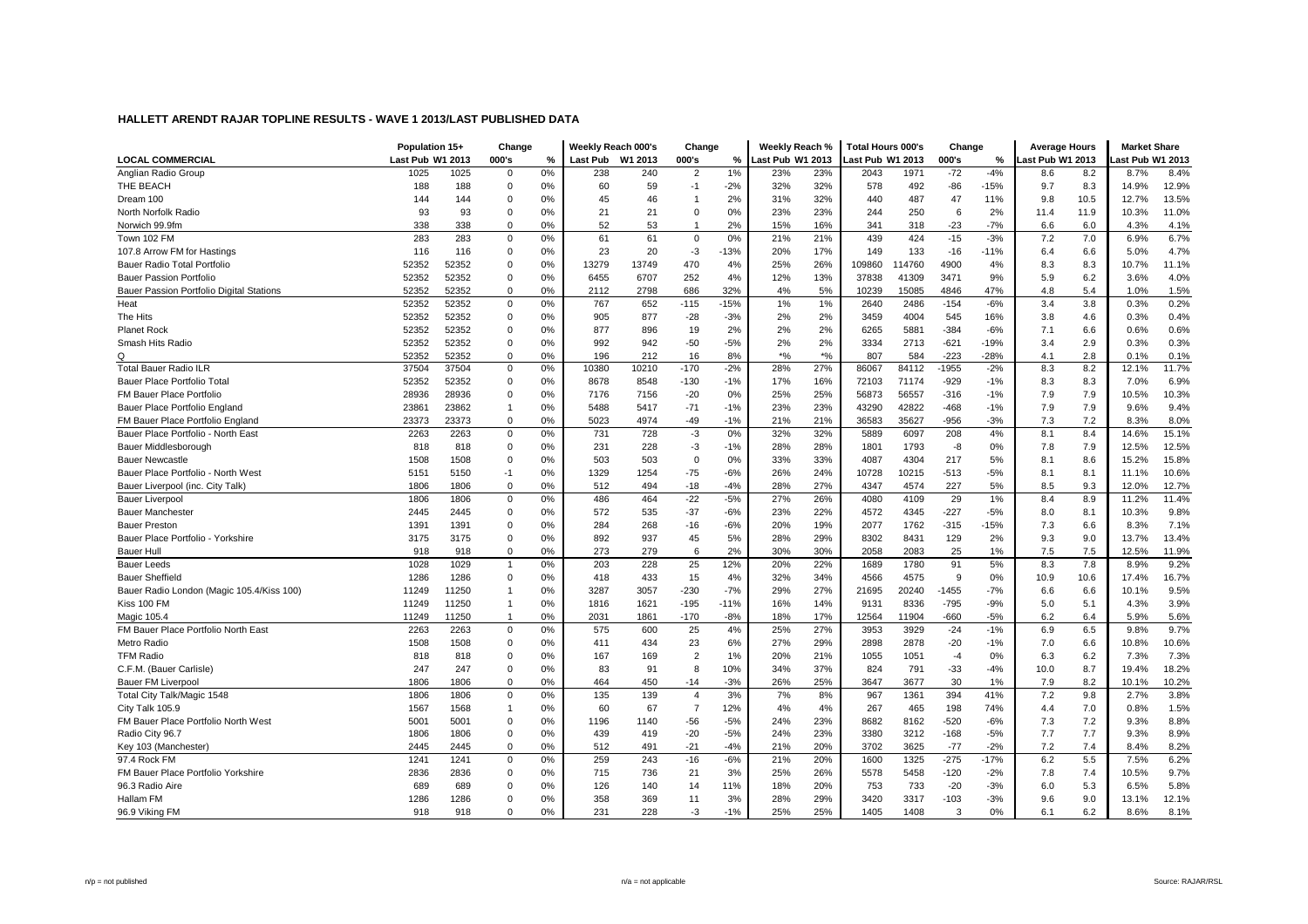|                                                              | Population 15+   |       | Change         |       | Weekly Reach 000's |         | Change         |        | Weekly Reach %  |     | <b>Total Hours 000's</b> |       | Change         |        | <b>Average Hours</b> |      | <b>Market Share</b> |       |
|--------------------------------------------------------------|------------------|-------|----------------|-------|--------------------|---------|----------------|--------|-----------------|-----|--------------------------|-------|----------------|--------|----------------------|------|---------------------|-------|
| <b>LOCAL COMMERCIAL</b>                                      | Last Pub W1 2013 |       | 000's          | %     | Last Pub           | W1 2013 | 000's          | %      | ast Pub W1 2013 |     | ast Pub W1 2013          |       | 000's          | $\%$   | ast Pub W1 2013      |      | ast Pub W1 2013     |       |
| Bauer Northern Ireland                                       | 1441             | 1441  | $\mathbf 0$    | 0%    | 588                | 626     | 38             | 6%     | 41%             | 43% | 5673                     | 5431  | $-242$         | $-4%$  | 9.6                  | 8.7  | 22.0%               | 21.4% |
| 97.4 Cool FM                                                 | 987              | 986   | -1             | 0%    | 381                | 408     | 27             | 7%     | 39%             | 41% | 3478                     | 3394  | -84            | $-2%$  | 9.1                  | 8.3  | 19.8%               | 19.8% |
| Downtown Radio (DTR)                                         | 1441             | 1441  | $\mathbf 0$    | 0%    | 267                | 292     | 25             | 9%     | 19%             | 20% | 2195                     | 2037  | $-158$         | $-7%$  | 8.2                  | 7.0  | 8.5%                | 8.0%  |
| Bauer Place Portfolio - Scotland                             | 4133             | 4133  | $\mathbf 0$    | 0%    | 1754               | 1706    | $-48$          | $-3%$  | 42%             | 41% | 18492                    | 18812 | 320            | 2%     | 10.5                 | 11.0 | 24.1%               | 24.8% |
| FM Bauer Place Portfolio Scotland                            | 4133             | 4133  | $\Omega$       | 0%    | 1505               | 1526    | 21             | 1%     | 36%             | 37% | 13652                    | 14278 | 626            | 5%     | 9.1                  | 9.4  | 17.9%               | 19.0% |
| Bauer Radio Central Scotland                                 | 2874             | 2872  | $-2$           | 0%    | 1094               | 1037    | $-57$          | $-5%$  | 38%             | 36% | 10501                    | 11448 | 947            | 9%     | 9.6                  | 11.0 | 21.0%               | 22.4% |
| Scotland's Greatest Hits Network                             | 3564             | 3564  | $\mathbf 0$    | 0%    | 451                | 368     | $-83$          | $-18%$ | 13%             | 10% | 3876                     | 3314  | $-562$         | $-14%$ | 8.6                  | 9.0  | 6.0%                | 5.1%  |
| <b>Bauer Glasgow</b>                                         | 1854             | 1853  | $-1$           | 0%    | 722                | 661     | $-61$          | $-8%$  | 39%             | 36% | 6805                     | 6743  | $-62$          | $-1%$  | 9.4                  | 10.2 | 20.8%               | 20.5% |
| Clyde 1 FM                                                   | 1854             | 1853  | $-1$           | 0%    | 624                | 601     | $-23$          | $-4%$  | 34%             | 32% | 5162                     | 5449  | 287            | 6%     | 8.3                  | 9.1  | 15.8%               | 16.5% |
| Clyde 2                                                      | 1854             | 1853  | $-1$           | 0%    | 233                | 171     | $-62$          | $-27%$ | 13%             | 9%  | 1643                     | 1294  | $-349$         | $-21%$ | 7.0                  | 7.6  | 5.0%                | 3.9%  |
| Bauer Edinburgh                                              | 1118             | 1118  | $\mathbf 0$    | 0%    | 378                | 377     | $-1$           | 0%     | 34%             | 34% | 3696                     | 4705  | 1009           | 27%    | 9.8                  | 12.5 | 19.8%               | 23.8% |
| ForthOne                                                     | 1118             | 1118  | $\mathbf 0$    | 0%    | 346                | 348     | $\overline{2}$ | 1%     | 31%             | 31% | 2911                     | 4054  | 1143           | 39%    | 8.4                  | 11.7 | 15.6%               | 20.5% |
| Forth <sub>2</sub>                                           | 1118             | 1118  | $\Omega$       | 0%    | 78                 | 71      | $-7$           | $-9%$  | 7%              | 6%  | 784                      | 651   | $-133$         | $-17%$ | 10.0                 | 9.2  | 4.2%                | 3.3%  |
| Moray Firth Radio (Bauer Inverness)                          | 235              | 235   | $\Omega$       | 0%    | 108                | 111     | 3              | 3%     | 46%             | 47% | 1223                     | 1179  | $-44$          | $-4%$  | 11.3                 | 10.7 | 24.0%               | 23.6% |
| Bauer Aberdeen                                               | 322              | 322   | $\Omega$       | 0%    | 162                | 169     | $\overline{7}$ | 4%     | 51%             | 52% | 1739                     | 1832  | 93             | 5%     | 10.7                 | 10.9 | 24.8%               | 27.4% |
| Northsound One                                               | 322              | 322   | $\Omega$       | 0%    | 137                | 141     | $\overline{4}$ | 3%     | 43%             | 44% | 1297                     | 1379  | 82             | 6%     | 9.5                  | 9.8  | 18.5%               | 20.6% |
| Northsound Two                                               | 322              | 322   | $\Omega$       | 0%    | 55                 | 59      | $\overline{4}$ | 7%     | 17%             | 18% | 442                      | 453   | 11             | 2%     | 8.1                  | 7.7  | 6.3%                | 6.8%  |
| Radio Borders (Bauer Borders)                                | 107              | 108   | $\overline{1}$ | 1%    | 51                 | 47      | $-4$           | $-8%$  | 47%             | 44% | 679                      | 559   | $-120$         | $-18%$ | 13.3                 | 11.8 | 35.5%               | 31.4% |
| <b>Bauer Dundee</b>                                          | 381              | 381   | $\mathbf 0$    | 0%    | 173                | 181     | 8              | 5%     | 45%             | 47% | 2031                     | 2179  | 148            | 7%     | 11.7                 | 12.1 | 26.5%               | 27.0% |
| Tay-FM                                                       | 381              | 381   | $\Omega$       | 0%    | 130                | 138     | 8              | 6%     | 34%             | 36% | 1091                     | 1184  | 93             | 9%     | 8.4                  | 8.6  | 14.2%               | 14.7% |
| Tay-AM                                                       | 381              | 381   | $\mathbf 0$    | 0%    | 73                 | 75      | 2              | 3%     | 19%             | 20% | 941                      | 994   | 53             | 6%     | 12.8                 | 13.3 | 12.3%               | 12.3% |
| West Sound (inc. West FM) (Bauer Southwest Scotland)         | 389              | 388   | $-1$           | 0%    | 178                | 179     | $\overline{1}$ | 1%     | 46%             | 46% | 1665                     | 1692  | 27             | 2%     | 9.3                  | 9.4  | 23.4%               | 24.0% |
| Kerrang! UK                                                  | 52352            | 52352 | $\mathbf 0$    | 0%    | 1280               | 1224    | $-56$          | $-4%$  | 2%              | 2%  | 5765                     | 5968  | 203            | 4%     | 4.5                  | 4.9  | 0.6%                | 0.6%  |
| Kerrang! 105.2                                               | 3567             | 3566  | $-1$           | 0%    | 323                | 320     | $-3$           | $-1%$  | 9%              | 9%  | 1614                     | 1873  | 259            | 16%    | 5.0                  | 5.8  | 2.6%                | 2.8%  |
| Kiss UK                                                      | 52352            | 52352 | $\mathbf 0$    | 0%    | 4264               | 4119    | $-145$         | $-3%$  | 8%              | 8%  | 22676                    | 21169 | $-1507$        | $-7%$  | 5.3                  | 5.1  | 2.2%                | 2.0%  |
| <b>Kiss East</b>                                             | 2098             | 2098  | $\mathbf 0$    | 0%    | 458                | 476     | 18             | 4%     | 22%             | 23% | 3531                     | 3598  | 67             | 2%     | 7.7                  | 7.6  | 7.6%                | 7.7%  |
| <b>Kiss West</b>                                             | 2415             | 2415  | $\mathbf 0$    | 0%    | 471                | 456     | $-15$          | -3%    | 20%             | 19% | 2807                     | 2573  | $-234$         | $-8%$  | 6.0                  | 5.6  | 5.7%                | 5.2%  |
| Magic UK                                                     | 52352            | 52352 | $\Omega$       | 0%    | 3727               | 3454    | $-273$         | $-7%$  | 7%              | 7%  | 24404                    | 22657 | $-1747$        | $-7%$  | 6.5                  | 6.6  | 2.4%                | 2.2%  |
| Magic Network - North                                        | 10553            | 10553 | $\mathbf 0$    | 0%    | 671                | 671     | $\mathbf 0$    | 0%     | 6%              | 6%  | 6706                     | 7194  | 488            | 7%     | 10.0                 | 10.7 | 3.4%                | 3.6%  |
| Magic Network - North East                                   | 2263             | 2263  | $\Omega$       | 0%    | 217                | 204     | $-13$          | $-6%$  | 10%             | 9%  | 1936                     | 2168  | 232            | 12%    | 8.9                  | 10.6 | 4.8%                | 5.4%  |
| Magic 1152 (Newcastle)                                       | 1508             | 1508  | $\mathbf 0$    | 0%    | 131                | 119     | $-12$          | $-9%$  | 9%              | 8%  | 1190                     | 1426  | 236            | 20%    | 9.1                  | 12.0 | 4.4%                | 5.2%  |
| Magic 1170 (Teesside)                                        | 818              | 818   | $\mathbf 0$    | 0%    | 87                 | 86      | $-1$           | $-1%$  | 11%             | 10% | 746                      | 742   | $-4$           | $-1%$  | 8.6                  | 8.7  | 5.2%                | 5.2%  |
| Magic Network - North West                                   | 5115             | 5115  | 0              | 0%    | 197                | 177     | $-20$          | $-10%$ | 4%              | 3%  | 2046                     | 2053  | $\overline{7}$ | 0%     | 10.4                 | 11.6 | 2.1%                | 2.1%  |
| Magic 1548 (Liverpool)                                       | 1806             | 1806  | 0              | 0%    | 77                 | 77      | 0              | 0%     | 4%              | 4%  | 700                      | 897   | 197            | 28%    | 9.1                  | 11.7 | 1.9%                | 2.5%  |
| Magic 1152 (Manchester)                                      | 2445             | 2445  | $\Omega$       | 0%    | 88                 | 71      | $-17$          | $-19%$ | 4%              | 3%  | 869                      | 720   | $-149$         | $-17%$ | 9.9                  | 10.1 | 2.0%                | 1.6%  |
| Magic 999 (Preston)                                          | 1106             | 1106  | $\mathbf 0$    | 0%    | 32                 | 30      | $-2$           | $-6%$  | 3%              | 3%  | 477                      | 437   | $-40$          | $-8%$  | 14.8                 | 14.7 | 2.4%                | 2.2%  |
| Magic Network - Yorkshire                                    | 3175             | 3175  | $\Omega$       | 0%    | 257                | 289     | 32             | 12%    | 8%              | 9%  | 2724                     | 2973  | 249            | 9%     | 10.6                 | 10.3 | 4.5%                | 4.7%  |
| Magic 828 (Leeds)                                            | 1028             | 1029  | -1             | 0%    | 98                 | 110     | 12             | 12%    | 9%              | 11% | 936                      | 1046  | 110            | 12%    | 9.6                  | 9.5  | 5.0%                | 5.4%  |
| Magic AM (Sheffield)                                         | 1286             | 1286  | $\mathbf 0$    | 0%    | 94                 | 102     | 8              | 9%     | 7%              | 8%  | 1145                     | 1258  | 113            | 10%    | 12.2                 | 12.3 | 4.4%                | 4.6%  |
| Magic 1161 (Hull)                                            | 918              | 918   | $\Omega$       | 0%    | 68                 | 80      | 12             | 18%    | 7%              | 9%  | 653                      | 675   | 22             | 3%     | 9.6                  | 8.4  | 4.0%                | 3.9%  |
| Wave 105 FM (Bauer South Coast)                              | 1777             | 1777  | $\mathbf 0$    | 0%    | 344                | 393     | 49             | 14%    | 19%             | 22% | 3890                     | 4014  | 124            | 3%     | 11.3                 | 10.2 | 9.9%                | 10.8% |
| <b>Total Celador Radio</b>                                   | 3121             | 3257  | 136            | 4%    | 473                | 525     | 52             | 11%    | 15%             | 16% | 3501                     | 3416  | $-85$          | $-2%$  | 7.4                  | 6.5  | 5.2%                | 5.0%  |
| The Breeze (Basingstoke and North Hampshire) (was Kestrel FM | 138              | 139   | $\overline{1}$ | 1%    | 33                 | 30      | $-3$           | $-9%$  | 24%             | 22% | 232                      | 212   | $-20$          | $-9%$  | 6.9                  | 7.0  | 9.0%                | 8.1%  |
| The Breeze (East Hampshire & South West Surrey) (was Kestrel | 96               | 95    | $-1$           | $-1%$ | 19                 | 17      | $-2$           | $-11%$ | 20%             | 18% | 165                      | 135   | $-30$          | $-18%$ | 8.7                  | 8.0  | 7.4%                | 6.1%  |
| Celador Radio South                                          | 1853             | 1852  | $-1$           | 0%    | 252                | 260     | 8              | 3%     | 14%             | 14% | 1752                     | 1392  | $-360$         | $-21%$ | 7.0                  | 5.4  | 4.3%                | 3.6%  |
| The Breeze (South)                                           | 1119             | 1119  | $\mathbf 0$    | 0%    | 57                 | 76      | 19             | 33%    | 5%              | 7%  | 320                      | 306   | $-14$          | $-4%$  | 5.6                  | 4.0  | 1.4%                | 1.4%  |
| Jack FM South Coast (Was The Coast)                          | 1708             | 1708  | $\mathbf 0$    | 0%    | 205                | 196     | -9             | $-4%$  | 12%             | 11% | 1431                     | 1086  | $-345$         | $-24%$ | 7.0                  | 5.6  | 3.8%                | 3.0%  |
| Celador Radio South West                                     | 1033             | 1170  | 137            | 13%   | 173                | 222     | 49             | 28%    | 17%             | 19% | 1385                     | 1626  | 241            | 17%    | 8.0                  | 7.3  | 6.3%                | 6.4%  |
| The Breeze South West (North)                                | 817              | 817   | $\Omega$       | 0%    | 49                 | 62      | 13             | 27%    | 6%              | 8%  | 394                      | 558   | 164            | 42%    | 8.0                  | 9.0  | 2.4%                | 3.2%  |
| The Breeze South West (South) (was Midwest Radio)            | 168              | 169   |                | 1%    | 31                 | 29      | $-2$           | $-6%$  | 18%             | 17% | 415                      | 378   | $-37$          | $-9%$  | 13.5                 | 13.2 | 10.1%               | 10.0% |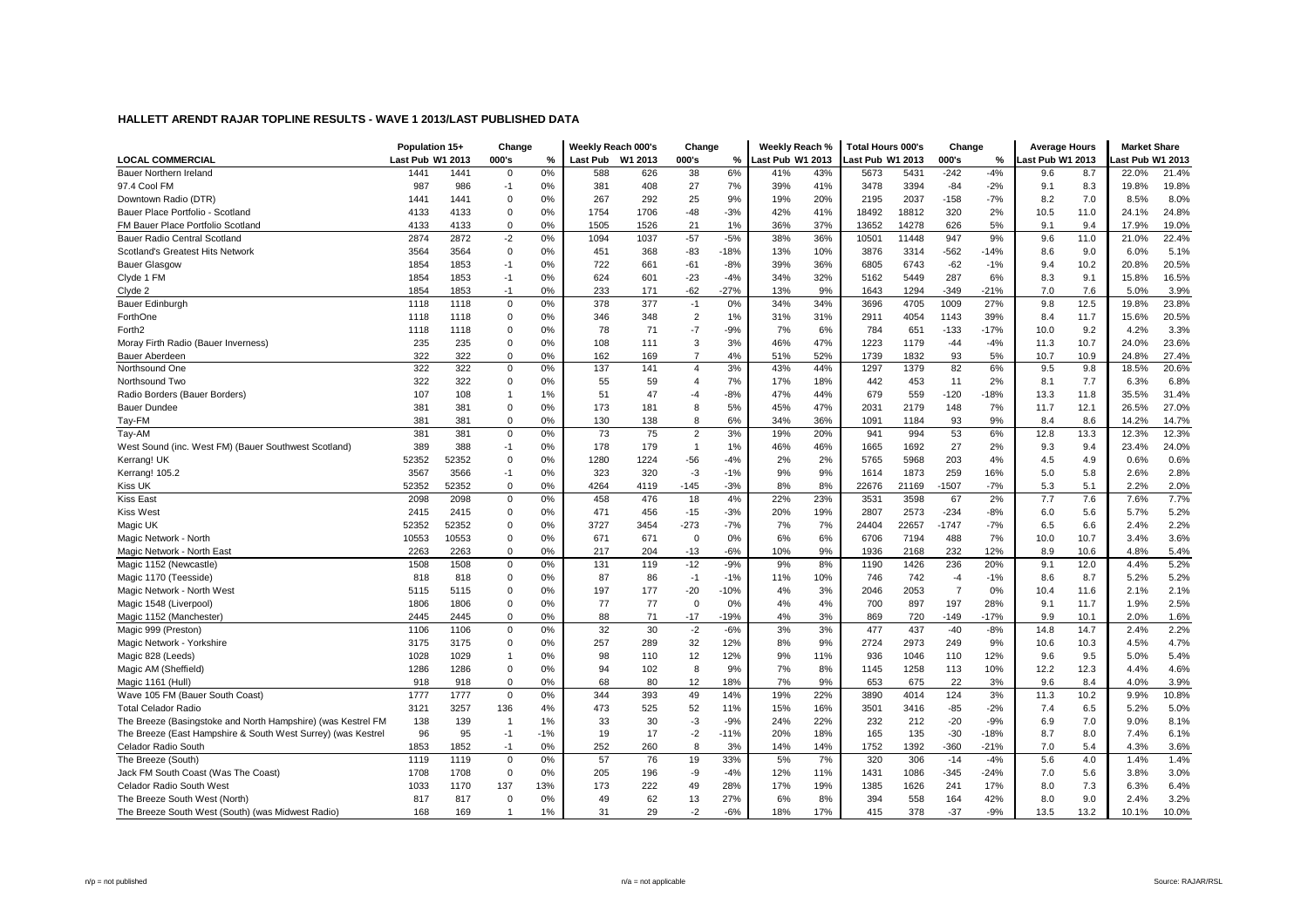|                                                        | Population 15+   |       | Change         |       | Weekly Reach 000's |                | Change         |        | Weekly Reach %   |     | <b>Total Hours 000's</b> |        | Change      |        | <b>Average Hours</b> |      | <b>Market Share</b> |       |
|--------------------------------------------------------|------------------|-------|----------------|-------|--------------------|----------------|----------------|--------|------------------|-----|--------------------------|--------|-------------|--------|----------------------|------|---------------------|-------|
| <b>LOCAL COMMERCIAL</b>                                | Last Pub W1 2013 |       | 000's          | %     | Last Pub           | W1 2013        | 000's          | %      | Last Pub W1 2013 |     | ast Pub W1 2013          |        | 000's       | %      | ast Pub W1 2013      |      | ast Pub W1 2013.    |       |
| 106 JACKfm (Bristol) (was Original 106)                | 655              | 655   | $\mathbf 0$    | 0%    | 109                | 125            | 16             | 15%    | 17%              | 19% | 673                      | 724    | 51          | 8%     | 6.2                  | 5.8  | 5.0%                | 5.3%  |
| Nova Radio - Weston (was Star Radio in North Somerset) | 136              | 136   | $\mathbf 0$    | 0%    | 20                 | 20             | $\mathbf 0$    | 0%     | 15%              | 15% | 125                      | 151    | 26          | 21%    | 6.3                  | 7.5  | 3.9%                | 4.7%  |
| Central FM                                             | 207              | 207   | $\Omega$       | 0%    | 60                 | 56             | $-4$           | $-7%$  | 29%              | 27% | 309                      | 268    | $-41$       | $-13%$ | 5.2                  | 4.8  | 8.6%                | 7.8%  |
| <b>Total Cheshire Radio</b>                            | 364              | 365   | -1             | 0%    | 56                 | 58             | $\overline{2}$ | 4%     | 15%              | 16% | 344                      | 332    | $-12$       | $-3%$  | 6.2                  | 5.7  | 4.7%                | 4.5%  |
| Cheshire's Silk 106.9                                  | 180              | 179   | $-1$           | $-1%$ | 18                 | 21             | 3              | 17%    | 10%              | 12% | 114                      | 130    | 16          | 14%    | 6.5                  | 6.1  | 3.4%                | 3.8%  |
| Chester's Dee 106.3                                    | 184              | 185   | $\overline{1}$ | 1%    | 38                 | 37             | $-1$           | $-3%$  | 21%              | 20% | 230                      | 202    | $-28$       | $-12%$ | 6.1                  | 5.5  | 5.9%                | 5.0%  |
| <b>Total CN Radio</b>                                  | 839              | 839   | $\Omega$       | 0%    | 227                | 235            | 8              | 4%     | 27%              | 28% | 1599                     | 1523   | $-76$       | $-5%$  | 7.1                  | 6.5  | 9.5%                | 9.4%  |
| The Bay                                                | 286              | 286   | $\mathbf 0$    | 0%    | 94                 | 101            | $\overline{7}$ | 7%     | 33%              | 35% | 842                      | 745    | $-97$       | $-12%$ | 8.9                  | 7.4  | 13.8%               | 12.6% |
| Citybeat 96.7/102.5FM                                  | 554              | 554   | $\mathbf 0$    | 0%    | 112                | 126            | 14             | 13%    | 20%              | 23% | 599                      | 557    | $-42$       | $-7%$  | 5.4                  | 4.4  | 5.7%                | 5.5%  |
| Lakeland Radio                                         | 50               | 50    | $\Omega$       | 0%    | 14                 | 15             | $\overline{1}$ | 7%     | 28%              | 29% | 111                      | 119    | 8           | 7%     | 7.7                  | 8.0  | 9.9%                | 10.8% |
| Connect FM (was Connect FM and Lite 106.8FM)           | 416              | 416   | $\mathbf 0$    | 0%    | 44                 | 46             | $\overline{2}$ | 5%     | 11%              | 11% | 309                      | 404    | 95          | 31%    | 7.1                  | 8.7  | 3.7%                | 4.8%  |
| Radio Exe 107.3 FM (was Exeter FM)                     | 196              | 197   | -1             | 1%    | 21                 | 22             | $\mathbf{1}$   | 5%     | 11%              | 11% | 176                      | 196    | 20          | 11%    | 8.3                  | 8.9  | 4.0%                | 4.6%  |
| <b>Total Fire Radio</b>                                | 1305             | 1305  | $\Omega$       | 0%    | 49                 | 48             | $-1$           | $-2%$  | 4%               | 4%  | 284                      | 280    | $-4$        | $-1%$  | 5.9                  | 5.8  | 1.0%                | 1.0%  |
| Fire Radio                                             | 293              | 294   | -1             | 0%    | 41                 | 41             | $\mathbf 0$    | 0%     | 14%              | 14% | 234                      | 234    | $\mathbf 0$ | 0%     | 5.7                  | 5.7  | 3.5%                | 3.6%  |
| Fire Radio South Coast                                 | 1011             | 1011  | $\mathbf 0$    | 0%    | $\overline{7}$     | $\overline{7}$ | $\Omega$       | 0%     | 1%               | 1%  | 51                       | 47     | $-4$        | $-8%$  | 6.9                  | 6.6  | 0.2%                | 0.2%  |
| 3FM                                                    | 72               | 71    | $-1$           | $-1%$ | 27                 | 29             | $\overline{2}$ | 7%     | 38%              | 40% | 270                      | 280    | 10          | 4%     | 10.0                 | 9.8  | 16.1%               | 17.2% |
| Total Global Radio (UK)                                | 52352            | 52352 | $\mathbf 0$    | 0%    | 19257              | 19333          | 76             | 0%     | 37%              | 37% | 161391                   | 61148  | $-243$      | 0%     | 8.4                  | 8.3  | 15.7%               | 15.6% |
| Total Choice (UK)                                      | 52352            | 52352 | $\mathbf 0$    | 0%    | 748                | 737            | $-11$          | $-1%$  | 1%               | 1%  | 3413                     | 3536   | 123         | 4%     | 4.6                  | 4.8  | 0.3%                | 0.3%  |
| Choice FM London                                       | 11249            | 11250 | $\overline{1}$ | 0%    | 568                | 473            | $-95$          | $-17%$ | 5%               | 4%  | 2929                     | 2331   | $-598$      | $-20%$ | 5.2                  | 4.9  | 1.4%                | 1.1%  |
| Classic FM                                             | 52352            | 52352 | $\mathbf 0$    | 0%    | 5370               | 5584           | 214            | 4%     | 10%              | 11% | 37462                    | 39580  | 2118        | 6%     | 7.0                  | 7.1  | 3.6%                | 3.8%  |
| Capital Network (UK)                                   | 52352            | 52352 | $\mathbf 0$    | 0%    | 6838               | 6932           | 94             | 1%     | 13%              | 13% | 40380                    | 40770  | 390         | 1%     | 5.9                  | 5.9  | 3.9%                | 3.9%  |
| Gold Network (UK)                                      | 52352            | 52352 | $\mathbf 0$    | 0%    | 1417               | 1340           | $-77$          | $-5%$  | 3%               | 3%  | 12903                    | 12157  | $-746$      | $-6%$  | 9.1                  | 9.1  | 1.3%                | 1.2%  |
| Heart Network (UK)                                     | 52352            | 52352 | $\mathbf 0$    | 0%    | 7361               | 7229           | $-132$         | $-2%$  | 14%              | 14% | 51018                    | 49896  | $-1122$     | $-2%$  | 6.9                  | 6.9  | 5.0%                | 4.8%  |
| Total LBC (UK)                                         | 52352            | 52352 | $\mathbf 0$    | 0%    | 1283               | 1180           | $-103$         | $-8%$  | 2%               | 2%  | 12516                    | 11445  | $-1071$     | $-9%$  | 9.8                  | 9.7  | 1.2%                | 1.1%  |
| Total XFM (UK)                                         | 52352            | 52352 | $\Omega$       | 0%    | 864                | 960            | 96             | 11%    | 2%               | 2%  | 4751                     | 5256   | 505         | 11%    | 5.5                  | 5.5  | 0.5%                | 0.5%  |
| Global Radio London (ILR)                              | 11249            | 11250 | $\overline{1}$ | 0%    | 4479               | 4434           | $-45$          | $-1%$  | 40%              | 39% | 38043                    | 37919  | $-124$      | 0%     | 8.5                  | 8.6  | 17.7%               | 17.7% |
| Global Radio (ILR)                                     | 42983            | 42986 | 3              | 0%    | 13353              | 13341          | $-12$          | 0%     | 31%              | 31% | 110243                   | 109913 | $-330$      | 0%     | 8.3                  | 8.2  | 13.2%               | 13.0% |
| Capital Network (ILR)                                  | 30584            | 30585 | -1             | 0%    | 5808               | 5916           | 108            | 2%     | 19%              | 19% | 35479                    | 36252  | 773         | 2%     | 6.1                  | 6.1  | 6.2%                | 6.3%  |
| Capital Birmingham                                     | 2134             | 2135  | $\overline{1}$ | 0%    | 397                | 444            | 47             | 12%    | 19%              | 21% | 2172                     | 2962   | 790         | 36%    | 5.5                  | 6.7  | 6.0%                | 7.5%  |
| Capital East Midlands                                  | 1973             | 1973  | $\mathbf 0$    | 0%    | 496                | 481            | -15            | $-3%$  | 25%              | 24% | 3940                     | 3522   | $-418$      | $-11%$ | 7.9                  | 7.3  | 10.0%               | 9.1%  |
| Capital London                                         | 11249            | 11250 | $\overline{1}$ | 0%    | 1983               | 1950           | $-33$          | $-2%$  | 18%              | 17% | 10379                    | 9043   | $-1336$     | $-13%$ | 5.2                  | 4.6  | 4.8%                | 4.2%  |
| Capital Manchester                                     | 2864             | 2864  | $\mathbf 0$    | 0%    | 463                | 477            | 14             | 3%     | 16%              | 17% | 2643                     | 2940   | 297         | 11%    | 5.7                  | 6.2  | 5.2%                | 5.7%  |
| Capital North East                                     | 2239             | 2238  | $-1$           | 0%    | 498                | 500            | $\overline{2}$ | 0%     | 22%              | 22% | 3319                     | 2999   | $-320$      | $-10%$ | 6.7                  | 6.0  | 8.4%                | 7.5%  |
| Capital Scotland                                       | 2755             | 2756  | -1             | 0%    | 468                | 474            | 6              | 1%     | 17%              | 17% | 2822                     | 3074   | 252         | 9%     | 6.0                  | 6.5  | 6.0%                | 6.3%  |
| <b>Capital South Coast</b>                             | 1796             | 1797  | $\overline{1}$ | 0%    | 193                | 228            | 35             | 18%    | 11%              | 13% | 1228                     | 1588   | 360         | 29%    | 6.4                  | 7.0  | 3.1%                | 4.2%  |
| <b>Capital South Wales</b>                             | 1003             | 1003  | $\mathbf 0$    | 0%    | 230                | 203            | $-27$          | $-12%$ | 23%              | 20% | 1278                     | 1060   | $-218$      | $-17%$ | 5.6                  | 5.2  | 6.5%                | 5.5%  |
| Capital Yorkshire                                      | 4569             | 4569  | $\Omega$       | 0%    | 1090               | 1128           | 38             | 3%     | 24%              | 25% | 7500                     | 8003   | 503         | 7%     | 6.9                  | 7.1  | 8.6%                | 9.0%  |
| Gold Network (ILR)                                     | 29414            | 29417 | 3              | 0%    | 1064               | 993            | $-71$          | $-7%$  | 4%               | 3%  | 10040                    | 10002  | $-38$       | 0%     | 9.4                  | 10.1 | 1.7%                | 1.7%  |
| Gold Cambridgeshire                                    | 850              | 849   | $-1$           | 0%    | 46                 | 41             | $-5$           | $-11%$ | 5%               | 5%  | 468                      | 391    | $-77$       | $-16%$ | 10.1                 | 9.4  | 2.6%                | 2.1%  |
| Gold Devon                                             | 1033             | 1033  | $\Omega$       | 0%    | 36                 | 42             | 6              | 17%    | 3%               | 4%  | 301                      | 375    | 74          | 25%    | 8.5                  | 9.0  | 1.3%                | 1.6%  |
| <b>Gold East Anglia</b>                                | 1220             | 1220  | $\mathbf 0$    | 0%    | 63                 | 61             | $-2$           | $-3%$  | 5%               | 5%  | 445                      | 475    | 30          | 7%     | 7.1                  | 7.8  | 1.6%                | 1.7%  |
| <b>Gold East Midlands</b>                              | 1973             | 1973  | $\mathbf 0$    | 0%    | 62                 | 66             | $\overline{4}$ | 6%     | 3%               | 3%  | 891                      | 936    | 45          | 5%     | 14.3                 | 14.2 | 2.3%                | 2.4%  |
| <b>Gold Essex</b>                                      | 1361             | 1360  | $-1$           | 0%    | 56                 | 50             | -6             | $-11%$ | 4%               | 4%  | 795                      | 695    | $-100$      | $-13%$ | 14.3                 | 14.0 | 2.6%                | 2.2%  |
| <b>Gold Four Counties</b>                              | 2019             | 2018  | $-1$           | 0%    | 75                 | 66             | -9             | $-12%$ | 4%               | 3%  | 763                      | 712    | $-51$       | $-7%$  | 10.2                 | 10.9 | 1.9%                | 1.8%  |
| Gold Kent                                              | 1191             | 1192  | $\overline{1}$ | 0%    | 62                 | 60             | $-2$           | $-3%$  | 5%               | 5%  | 692                      | 528    | $-164$      | $-24%$ | 11.2                 | 8.7  | 2.4%                | 1.8%  |
| Gold London                                            | 11249            | 11250 | $\overline{1}$ | 0%    | 298                | 363            | 65             | 22%    | 3%               | 3%  | 2236                     | 3580   | 1344        | 60%    | 7.5                  | 9.9  | 1.0%                | 1.7%  |
| <b>Gold Manchester</b>                                 | 2864             | 2864  | $\mathbf 0$    | 0%    | 102                | 88             | $-14$          | $-14%$ | 4%               | 3%  | 813                      | 1144   | 331         | 41%    | 8.0                  | 13.1 | 1.6%                | 2.2%  |
| Gold North West & Wales                                | 999              | 999   | 0              | 0%    | 23                 | 18             | -5             | $-22%$ | 2%               | 2%  | 281                      | 193    | $-88$       | $-31%$ | 12.4                 | 10.4 | 1.3%                | 0.9%  |
| <b>Gold Solent</b>                                     | 1796             | 1797  |                | 0%    | 64                 | 56             | -8             | $-13%$ | 4%               | 3%  | 660                      | 640    | $-20$       | $-3%$  | 10.4                 | 11.5 | 1.7%                | 1.7%  |
| Gold South Wales                                       | 1003             | 1003  | $\Omega$       | 0%    | 75                 | 68             | $-7$           | $-9%$  | 8%               | 7%  | 757                      | 730    | $-27$       | $-4%$  | 10.1                 | 10.8 | 3.9%                | 3.8%  |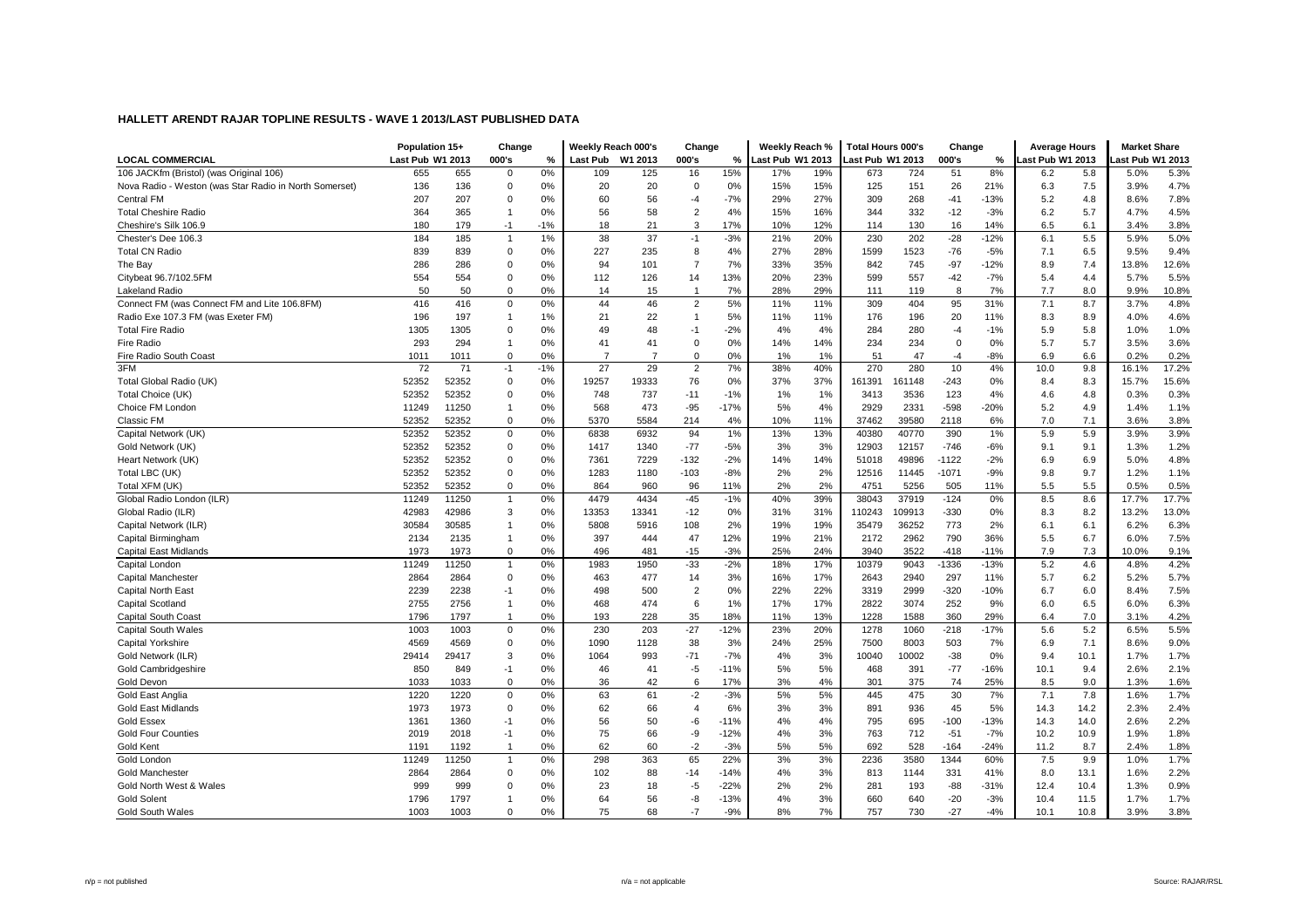|                                      | Population 15+   |       | Change         |       | Weekly Reach 000's |         | Change         |        | Weekly Reach %   |     | <b>Total Hours 000's</b> |       | Change |        | <b>Average Hours</b> |      | <b>Market Share</b> |       |
|--------------------------------------|------------------|-------|----------------|-------|--------------------|---------|----------------|--------|------------------|-----|--------------------------|-------|--------|--------|----------------------|------|---------------------|-------|
| <b>LOCAL COMMERCIAL</b>              | Last Pub W1 2013 |       | 000's          | %     | Last Pub           | W1 2013 | 000's          | %      | Last Pub W1 2013 |     | Last Pub W1 2013         |       | 000's  | $\%$   | ast Pub W1 2013      |      | ast Pub W1 2013     |       |
| <b>Gold Sussex</b>                   | 1373             | 1372  | $-1$           | 0%    | 62                 | 48      | $-14$          | $-23%$ | 5%               | 3%  | 620                      | 384   | $-236$ | $-38%$ | 10.0                 | 8.0  | 1.9%                | 1.2%  |
| <b>Gold Thames Valley</b>            | 1439             | 1438  | $-1$           | 0%    | 41                 | 33      | -8             | $-20%$ | 3%               | 2%  | 254                      | 370   | 116    | 46%    | 6.2                  | 11.4 | 0.9%                | 1.3%  |
| <b>Gold West Country</b>             | 2195             | 2198  | 3              | 0%    | 105                | 83      | $-22$          | $-21%$ | 5%               | 4%  | 1223                     | 810   | $-413$ | $-34%$ | 11.6                 | 9.7  | 2.6%                | 1.7%  |
| Heart Network (ILR)                  | 27579            | 27583 | $\overline{4}$ | 0%    | 6562               | 6489    | $-73$          | $-1%$  | 24%              | 24% | 47313                    | 46549 | $-764$ | $-2%$  | 7.2                  | 7.2  | 8.6%                | 8.4%  |
| <b>Heart Cambridgeshire</b>          | 850              | 849   | $-1$           | 0%    | 257                | 256     | $-1$           | 0%     | 30%              | 30% | 1924                     | 1967  | 43     | 2%     | 7.5                  | 7.7  | 10.7%               | 10.3% |
| <b>Heart East Anglia</b>             | 1220             | 1220  | $\mathbf 0$    | 0%    | 313                | 316     | 3              | 1%     | 26%              | 26% | 2422                     | 2029  | $-393$ | $-16%$ | 7.7                  | 6.4  | 8.8%                | 7.5%  |
| <b>Heart Essex</b>                   | 1361             | 1360  | $-1$           | 0%    | 458                | 445     | $-13$          | $-3%$  | 34%              | 33% | 3973                     | 3580  | $-393$ | $-10%$ | 8.7                  | 8.1  | 12.9%               | 11.4% |
| <b>Heart Four Counties</b>           | 2019             | 2018  | $-1$           | 0%    | 577                | 602     | 25             | 4%     | 29%              | 30% | 4265                     | 4013  | $-252$ | $-6%$  | 7.4                  | 6.7  | 10.7%               | 10.1% |
| <b>Heart Kent</b>                    | 1191             | 1192  | $\mathbf{1}$   | 0%    | 356                | 368     | 12             | 3%     | 30%              | 31% | 2781                     | 2770  | $-11$  | 0%     | 7.8                  | 7.5  | 9.5%                | 9.6%  |
| Heart London                         | 11249            | 11250 | $\overline{1}$ | 0%    | 1707               | 1750    | 43             | 3%     | 15%              | 16% | 9097                     | 9034  | $-63$  | $-1%$  | 5.3                  | 5.2  | 4.2%                | 4.2%  |
| Heart North West and Wales           | 998              | 999   | $\overline{1}$ | 0%    | 244                | 216     | $-28$          | $-11%$ | 24%              | 22% | 1974                     | 1539  | $-435$ | $-22%$ | 8.1                  | 7.1  | 9.1%                | 7.5%  |
| <b>Heart Solent</b>                  | 1796             | 1797  | $\overline{1}$ | 0%    | 292                | 281     | $-11$          | $-4%$  | 16%              | 16% | 1934                     | 2071  | 137    | 7%     | 6.6                  | 7.4  | 4.9%                | 5.4%  |
| <b>Heart South West</b>              | 1438             | 1438  | $\mathbf 0$    | 0%    | 394                | 408     | 14             | 4%     | 27%              | 28% | 3208                     | 3372  | 164    | 5%     | 8.1                  | 8.3  | 9.8%                | 9.8%  |
| <b>Heart Sussex</b>                  | 1373             | 1372  | $-1$           | 0%    | 402                | 380     | $-22$          | $-5%$  | 29%              | 28% | 3687                     | 3055  | $-632$ | $-17%$ | 9.2                  | 8.0  | 11.5%               | 9.7%  |
| <b>Heart Thames Valley</b>           | 1439             | 1438  | $-1$           | 0%    | 387                | 353     | $-34$          | $-9%$  | 27%              | 25% | 2756                     | 2591  | $-165$ | $-6%$  | 7.1                  | 7.3  | 9.9%                | 8.9%  |
| <b>Heart West Country</b>            | 2195             | 2198  | 3              | 0%    | 643                | 625     | $-18$          | $-3%$  | 29%              | 28% | 5047                     | 5344  | 297    | 6%     | 7.9                  | 8.6  | 10.6%               | 11.3% |
| <b>Heart West Midlands</b>           | 3600             | 3601  | $\mathbf{1}$   | 0%    | 701                | 736     | 35             | 5%     | 19%              | 20% | 4556                     | 5312  | 756    | 17%    | 6.5                  | 7.2  | 7.2%                | 7.9%  |
| LBC (ILR)                            | 11249            | 11250 | $\overline{1}$ | 0%    | 1124               | 1014    | $-110$         | $-10%$ | 10%              | 9%  | 10779                    | 11087 | 308    | 3%     | 9.6                  | 10.9 | 5.0%                | 5.2%  |
| LBC 97.3                             | 11249            | 11250 | $\overline{1}$ | 0%    | 902                | 931     | 29             | 3%     | 8%               | 8%  | 9160                     | 9787  | 627    | 7%     | 10.2                 | 10.5 | 4.3%                | 4.6%  |
| LBC News 1152                        | 11249            | 11250 | $\overline{1}$ | 0%    | 411                | 283     | $-128$         | $-31%$ | 4%               | 3%  | 1619                     | 1300  | $-319$ | $-20%$ | 3.9                  | 4.6  | 0.8%                | 0.6%  |
| XFM (ILR)                            | 14113            | 14113 | $\mathbf 0$    | 0%    | 611                | 710     | 99             | 16%    | 4%               | 5%  | 3189                     | 3752  | 563    | 18%    | 5.2                  | 5.3  | 1.2%                | 1.4%  |
| <b>XFM Londor</b>                    | 11249            | 11250 | $\overline{1}$ | 0%    | 445                | 574     | 129            | 29%    | 4%               | 5%  | 2624                     | 2843  | 219    | 8%     | 5.9                  | 5.0  | 1.2%                | 1.3%  |
| <b>XFM Manchester</b>                | 2864             | 2864  | $\mathbf 0$    | 0%    | 208                | 206     | $-2$           | $-1%$  | 7%               | 7%  | 1104                     | 1020  | $-84$  | $-8%$  | 5.3                  | 4.9  | 2.2%                | 2.0%  |
| <b>IOW Radio</b>                     | 122              | 122   | $\Omega$       | 0%    | 40                 | 44      | $\overline{4}$ | 10%    | 33%              | 36% | 405                      | 374   | $-31$  | $-8%$  | 10.1                 | 8.6  | 14.2%               | 13.5% |
| Jack fm Swindon (was More Radio)     | 197              | 197   | $\mathbf 0$    | 0%    | $\overline{7}$     | 9       | $\overline{2}$ | 29%    | 3%               | 5%  | 69                       | 67    | $-2$   | $-3%$  | 10.2                 | 7.4  | 1.8%                | 1.7%  |
| <b>JACKfm Oxfordshire</b>            | 505              | 506   | $\overline{1}$ | 0%    | 66                 | 77      | 11             | 17%    | 13%              | 15% | 468                      | 531   | 63     | 13%    | 7.0                  | 6.9  | 4.7%                | 5.1%  |
| Glide FM 1079 (was Oxford's FM107.9) | 495              | 495   | $\Omega$       | 0%    | 17                 | 16      | $-1$           | $-6%$  | 4%               | 3%  | 77                       | 51    | $-26$  | $-34%$ | 4.4                  | 3.1  | 0.8%                | 0.5%  |
| 106 JACKfm (Oxford)                  | 505              | 506   | -1             | 0%    | 54                 | 68      | 14             | 26%    | 11%              | 13% | 391                      | 480   | 89     | 23%    | 7.2                  | 7.1  | 3.9%                | 4.6%  |
| Kingdom FM                           | 287              | 287   | $\Omega$       | 0%    | 87                 | 83      | $-4$           | $-5%$  | 30%              | 29% | 763                      | 758   | -5     | $-1%$  | 8.8                  | 9.1  | 13.1%               | 13.0% |
| kmfm Group                           | 1043             | 1045  | $\overline{2}$ | 0%    | 148                | 163     | 15             | 10%    | 14%              | 16% | 1243                     | 1212  | $-31$  | $-2%$  | 8.4                  | 7.4  | 5.0%                | 4.8%  |
| kmfm East                            | 511              | 512   | -1             | 0%    | 80                 | 91      | 11             | 14%    | 16%              | 18% | 620                      | 649   | 29     | 5%     | 7.7                  | 7.1  | 5.2%                | 5.5%  |
| kmfm West                            | 532              | 533   | -1             | 0%    | 67                 | 72      | 5              | 7%     | 13%              | 13% | 623                      | 563   | $-60$  | -10%   | 9.2                  | 7.9  | 4.7%                | 4.3%  |
| Lincs FM Group                       | 2393             | 2394  | $\overline{1}$ | 0%    | 658                | 632     | $-26$          | $-4%$  | 27%              | 26% | 5439                     | 5847  | 408    | 8%     | 8.3                  | 9.3  | 11.2%               | 11.6% |
| <b>Lincs FM 102.2</b>                | 906              | 906   | $\mathbf 0$    | 0%    | 342                | 346     | $\overline{4}$ | 1%     | 38%              | 38% | 3361                     | 3715  | 354    | 11%    | 9.8                  | 10.7 | 17.7%               | 18.4% |
| Lincs FM Group Yorkshire             | 1503             | 1503  | $\mathbf 0$    | 0%    | 321                | 302     | $-19$          | $-6%$  | 21%              | 20% | 2399                     | 2248  | $-151$ | $-6%$  | 7.5                  | 7.4  | 8.1%                | 7.5%  |
| Dearne FM                            | 231              | 232   | $\overline{1}$ | 0%    | 46                 | 45      | $-1$           | $-2%$  | 20%              | 19% | 324                      | 375   | 51     | 16%    | 7.0                  | 8.3  | 7.3%                | 8.2%  |
| <b>KCFM 99.8</b>                     | 454              | 453   | $-1$           | 0%    | 93                 | 83      | -10            | $-11%$ | 20%              | 18% | 602                      | 386   | $-216$ | -36%   | 6.5                  | 4.7  | 7.2%                | 4.7%  |
| <b>Ridings FM</b>                    | 298              | 299   | -1             | 0%    | 53                 | 51      | $-2$           | $-4%$  | 18%              | 17% | 385                      | 447   | 62     | 16%    | 7.3                  | 8.7  | 6.2%                | 7.1%  |
| Rother FM                            | 206              | 207   | -1             | 0%    | 36                 | 36      | $\mathbf 0$    | 0%     | 17%              | 18% | 306                      | 335   | 29     | 9%     | 8.6                  | 9.2  | 7.5%                | 7.8%  |
| Trax FM                              | 363              | 363   | $\mathbf 0$    | 0%    | 95                 | 87      | -8             | $-8%$  | 26%              | 24% | 782                      | 705   | $-77$  | $-10%$ | 8.2                  | 8.1  | 10.4%               | 9.3%  |
| The Local Radio Company Group Total  | 1984             | 1983  | $-1$           | 0%    | 526                | 526     | 0              | 0%     | 27%              | 27% | 4327                     | 4338  | 11     | 0%     | 8.2                  | 8.3  | 10.8%               | 11.0% |
| 2BR                                  | 178              | 177   | $-1$           | $-1%$ | 55                 | 47      | -8             | $-15%$ | 31%              | 26% | 350                      | 275   | $-75$  | $-21%$ | 6.4                  | 5.9  | 12.7%               | 9.6%  |
| Minster FM                           | 312              | 313   | -1             | 0%    | 71                 | 69      | $-2$           | $-3%$  | 23%              | 22% | 402                      | 423   | 21     | 5%     | 5.7                  | 6.2  | 6.4%                | 7.0%  |
| <b>Mix 96</b>                        | 121              | 121   | $\mathbf 0$    | 0%    | 39                 | 37      | $-2$           | $-5%$  | 32%              | 30% | 270                      | 254   | $-16$  | $-6%$  | 6.9                  | 6.9  | 9.7%                | 9.5%  |
| Spire FM                             | 115              | 116   |                | 1%    | 47                 | 47      | $\Omega$       | 0%     | 40%              | 41% | 446                      | 490   | 44     | 10%    | 9.6                  | 10.4 | 17.5%               | 19.3% |
| Spirit FM                            | 218              | 218   | $\mathbf 0$    | 0%    | 55                 | 56      | $\overline{1}$ | 2%     | 25%              | 26% | 492                      | 479   | $-13$  | $-3%$  | 9.0                  | 8.6  | 9.4%                | 9.7%  |
| <b>Star North East</b>               | 382              | 382   | $\Omega$       | 0%    | 52                 | 50      | $-2$           | $-4%$  | 14%              | 13% | 382                      | 339   | $-43$  | $-11%$ | 7.3                  | 6.8  | 5.3%                | 4.7%  |
| Star NE - North (was Durham FM)      | 213              | 213   | 0              | 0%    | 21                 | 21      | $\mathbf 0$    | 0%     | 10%              | 10% | 156                      | 151   | -5     | $-3%$  | 7.4                  | 7.1  | 4.0%                | 3.9%  |
| Star NE - South (was Alpha 103.2)    | 169              | 169   | $\Omega$       | 0%    | 31                 | 29      | $-2$           | $-6%$  | 19%              | 17% | 226                      | 188   | $-38$  | $-17%$ | 7.2                  | 6.6  | 6.8%                | 5.8%  |
| 97.2 Stray FM                        | 145              | 144   | $-1$           | $-1%$ | 50                 | 56      | 6              | 12%    | 35%              | 39% | 372                      | 480   | 108    | 29%    | 7.4                  | 8.6  | 12.4%               | 15.9% |
|                                      |                  |       |                |       |                    |         |                |        |                  |     |                          |       |        |        |                      |      |                     |       |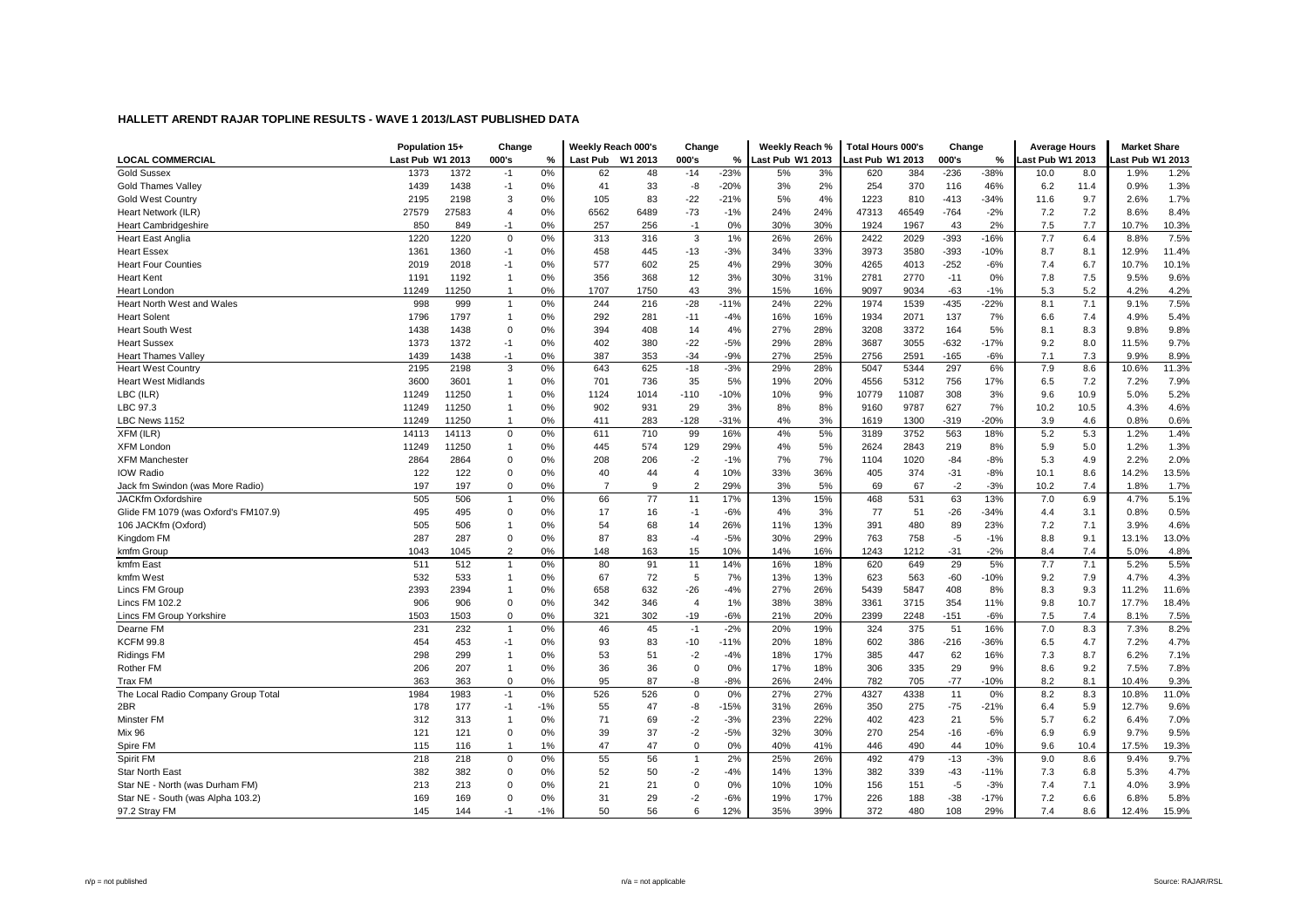|                                                             | Population 15+   |       | Change         |       | Weekly Reach 000's |      | Change         |        | Weekly Reach %   |     | Total Hours 000's |       | Change  |        | <b>Average Hours</b> |      | <b>Market Share</b> |       |
|-------------------------------------------------------------|------------------|-------|----------------|-------|--------------------|------|----------------|--------|------------------|-----|-------------------|-------|---------|--------|----------------------|------|---------------------|-------|
| <b>LOCAL COMMERCIAL</b>                                     | Last Pub W1 2013 |       | 000's          | %     | Last Pub W1 2013   |      | 000's          | %      | Last Pub W1 2013 |     | Last Pub W1 2013  |       | 000's   | %      | ast Pub W1 2013      |      | ast Pub W1 2013     |       |
| Sun FM                                                      | 276              | 277   | -1             | 0%    | 69                 | 72   | 3              | 4%     | 25%              | 26% | 612               | 618   | 6       | 1%     | 8.9                  | 8.6  | 13.2%               | 12.9% |
| Wessex FM                                                   | 118              | 118   | $\mathbf 0$    | 0%    | 45                 | 46   | $\mathbf{1}$   | 2%     | 39%              | 39% | 558               | 533   | $-25$   | $-4%$  | 12.3                 | 11.6 | 19.9%               | 19.6% |
| Yorkshire Coast Radio                                       | 118              | 117   | $-1$           | $-1%$ | 43                 | 47   | 4              | 9%     | 36%              | 40% | 444               | 447   | 3       | 1%     | 10.3                 | 9.6  | 16.8%               | 16.8% |
| Radio Mansfield 103.2                                       | 154              | 154   | $\Omega$       | 0%    | 42                 | 41   | $-1$           | $-2%$  | 27%              | 27% | 365               | 357   | -8      | $-2%$  | 8.8                  | 8.7  | 10.9%               | 10.8% |
| Manx Radio                                                  | 72               | 71    | $-1$           | $-1%$ | 36                 | 38   | 2              | 6%     | 50%              | 53% | 413               | 399   | $-14$   | $-3%$  | 11.6                 | 10.6 | 24.6%               | 24.5% |
| Original 106 (Aberdeen)                                     | 322              | 322   | $\mathbf 0$    | 0%    | 42                 | 53   | 11             | 26%    | 13%              | 16% | 316               | 287   | $-29$   | $-9%$  | 7.4                  | 5.5  | 4.5%                | 4.3%  |
| <b>Total Orion Midlands</b>                                 | 6248             | 6249  | $\mathbf{1}$   | 0%    | 1118               | 1139 | 21             | 2%     | 18%              | 18% | 8063              | 8480  | 417     | 5%     | 7.2                  | 7.4  | 6.9%                | 7.1%  |
| Orion Midlands FM                                           | 6248             | 6249  | $\mathbf{1}$   | 0%    | 1007               | 1063 | 56             | 6%     | 16%              | 17% | 7033              | 7776  | 743     | 11%    | 7.0                  | 7.3  | 6.0%                | 6.5%  |
| Gem 106                                                     | 2359             | 2359  | $\mathbf 0$    | 0%    | 404                | 441  | 37             | 9%     | 17%              | 19% | 2771              | 3153  | 382     | 14%    | 6.9                  | 7.1  | 5.8%                | 6.7%  |
| Free Radio (West Midlands)                                  | 3981             | 3981  | $\mathbf 0$    | 0%    | 714                | 698  | $-16$          | $-2%$  | 18%              | 18% | 5292              | 5327  | 35      | 1%     | 7.4                  | 7.6  | 7.4%                | 7.1%  |
| Free Radio FM (West Midlands)                               | 3981             | 3981  | $\mathbf 0$    | 0%    | 603                | 622  | 19             | 3%     | 15%              | 16% | 4262              | 4623  | 361     | 8%     | 7.1                  | 7.4  | 6.0%                | 6.2%  |
| Free Radio 80s (West Midlands)                              | 3520             | 3520  | $\Omega$       | 0%    | 132                | 100  | $-32$          | $-24%$ | 4%               | 3%  | 1030              | 704   | $-326$  | $-32%$ | 7.8                  | 7.0  | 1.7%                | 1.1%  |
| Free Radio (Birmingham & Black Country)                     | 2493             | 2493  | $\Omega$       | 0%    | 416                | 421  | 5              | 1%     | 17%              | 17% | 2734              | 3122  | 388     | 14%    | 6.6                  | 7.4  | 6.2%                | 6.7%  |
| Free Radio FM (Birmingham & Black Country) (was BRMB and B  | 2493             | 2493  | $\Omega$       | 0%    | 336                | 368  | 32             | 10%    | 13%              | 15% | 2082              | 2628  | 546     | 26%    | 6.2                  | 7.1  | 4.8%                | 5.6%  |
| Free Radio 80s (Birmingham & Black Country)                 | 2493             | 2493  | $\mathbf 0$    | 0%    | 91                 | 67   | $-24$          | $-26%$ | 4%               | 3%  | 652               | 494   | $-158$  | $-24%$ | 7.1                  | 7.4  | 1.5%                | 1.1%  |
| Free Radio (Coventry & Warwickshire)                        | 667              | 668   | $\overline{1}$ | 0%    | 123                | 99   | $-24$          | $-20%$ | 18%              | 15% | 1167              | 843   | $-324$  | $-28%$ | 9.5                  | 8.5  | 10.6%               | 7.4%  |
| Free Radio FM (Coventry & Warwickshire) (was Mercia)        | 667              | 668   | $\mathbf{1}$   | 0%    | 101                | 85   | $-16$          | $-16%$ | 15%              | 13% | 842               | 699   | $-143$  | $-17%$ | 8.3                  | 8.2  | 7.6%                | 6.1%  |
| Free Radio 80s (Coventry & Warwickshire)                    | 667              | 668   | $\mathbf{1}$   | 0%    | 28                 | 19   | -9             | $-32%$ | 4%               | 3%  | 325               | 144   | $-181$  | $-56%$ | 11.5                 | 7.7  | 2.9%                | 1.3%  |
| Free Radio FM (Herefordshire & Worcestershire) (was Wyvern) | 461              | 460   | $-1$           | 0%    | 78                 | 73   | $-5$           | $-6%$  | 17%              | 16% | 685               | 643   | $-42$   | $-6%$  | 8.7                  | 8.8  | 7.7%                | 7.2%  |
| Free Radio (Shropshire)                                     | 359              | 359   | $\Omega$       | 0%    | 92                 | 91   | $-1$           | $-1%$  | 26%              | 25% | 750               | 749   | $-1$    | 0%     | 8.2                  | 8.2  | 10.0%               | 10.1% |
| Free Radio FM (Shropshire) (was Beacon)                     | 359              | 359   | $\mathbf 0$    | 0%    | 84                 | 81   | $-3$           | $-4%$  | 24%              | 23% | 697               | 681   | $-16$   | $-2%$  | 8.2                  | 8.4  | 9.2%                | 9.2%  |
| Free Radio 80s (Shropshire)                                 | 359              | 359   | $\mathbf 0$    | 0%    | 11                 | 14   | 3              | 27%    | 3%               | 4%  | 53                | 68    | 15      | 28%    | 5.1                  | 4.9  | 0.7%                | 0.9%  |
| Palm FM                                                     | 227              | 227   | $\Omega$       | 0%    | 37                 | 35   | $-2$           | $-5%$  | 16%              | 16% | 261               | 243   | $-18$   | $-7%$  | 7.0                  | 6.8  | 4.7%                | 4.4%  |
| Radio Plymouth                                              | 260              | 260   | $\mathbf 0$    | 0%    | 37                 | 38   | $\mathbf{1}$   | 3%     | 14%              | 15% | 271               | 219   | $-52$   | $-19%$ | 7.3                  | 5.8  | 4.9%                | 3.9%  |
| Premier Christian Radio                                     | 11249            | 11250 | $\mathbf{1}$   | 0%    | 175                | 138  | $-37$          | $-21%$ | 2%               | 1%  | 2069              | 979   | -1090   | $-53%$ | 11.8                 | 7.1  | 1.0%                | 0.5%  |
| Q Radio Network                                             | 581              | 581   | $\mathbf 0$    | 0%    | 115                | 110  | $-5$           | $-4%$  | 20%              | 19% | 660               | 701   | 41      | 6%     | 5.8                  | 6.4  | 6.1%                | 6.4%  |
| Q100.5 (Was Five FM)                                        | 84               | 84    | $\mathbf 0$    | 0%    | 13                 | 14   | $\overline{1}$ | 8%     | 15%              | 16% | 75                | 92    | 17      | 23%    | 5.7                  | 6.7  | 5.0%                | 5.9%  |
| Q102.9FM/Q97.2FM/Q101.2FM                                   | 299              | 299   | $\Omega$       | 0%    | 85                 | 80   | $-5$           | $-6%$  | 28%              | 27% | 495               | 540   | 45      | 9%     | 5.8                  | 6.8  | 9.4%                | 9.8%  |
| Q106 (was Six FM)                                           | 95               | 95    | $\Omega$       | 0%    | $\overline{7}$     | 6    | $-1$           | $-14%$ | 7%               | 7%  | 49                | 34    | $-15$   | $-31%$ | 6.9                  | 5.3  | 2.6%                | 1.8%  |
| Q107 (was Seven FM)                                         | 148              | 148   | $\mathbf 0$    | 0%    | 10                 | 10   | $\mathbf 0$    | 0%     | 7%               | 7%  | 42                | 35    | $-7$    | $-17%$ | 4.3                  | 3.4  | 1.4%                | 1.2%  |
| Reading 107 FM                                              | 238              | 238   | $\mathbf 0$    | 0%    | 18                 | 18   | $\mathbf 0$    | 0%     | 8%               | 8%  | 97                | 92    | $-5$    | $-5%$  | 5.4                  | 5.0  | 2.5%                | 2.4%  |
| Total Real and Smooth Ltd.                                  | 52352            | 52352 | $\Omega$       | 0%    | 5850               | 5574 | $-276$         | $-5%$  | 11%              | 11% | 51339             | 47324 | $-4015$ | $-8%$  | 8.8                  | 8.5  | 5.0%                | 4.6%  |
| Real and Smooth Ltd. North West Total                       | 5306             | 5306  | $\Omega$       | 0%    | 1273               | 1172 | $-101$         | $-8%$  | 24%              | 22% | 11572             | 10068 | $-1504$ | $-13%$ | 9.1                  | 8.6  | 11.6%               | 10.1% |
| Real and Smooth Ltd. North West Regional                    | 5267             | 5267  | $\Omega$       | 0%    | 1177               | 1050 | $-127$         | $-11%$ | 22%              | 20% | 10244             | 8671  | $-1573$ | $-15%$ | 8.7                  | 8.3  | 10.4%               | 8.8%  |
| Real and Smooth Ltd. North East                             | 2263             | 2263  | $\mathbf 0$    | 0%    | 638                | 582  | $-56$          | $-9%$  | 28%              | 26% | 4754              | 4695  | $-59$   | $-1%$  | 7.5                  | 8.1  | 11.8%               | 11.6% |
| Real and Smooth Ltd. Scotland                               | 2919             | 2918  | $-1$           | 0%    | 748                | 689  | $-59$          | $-8%$  | 26%              | 24% | 7222              | 6641  | $-581$  | $-8%$  | 9.7                  | 9.6  | 14.3%               | 12.8% |
| <b>Total Real Radio UK</b>                                  | 52352            | 52352 | $\Omega$       | 0%    | 2514               | 2326 | $-188$         | $-7%$  | 5%               | 4%  | 20995             | 18220 | $-2775$ | $-13%$ | 8.4                  | 7.8  | 2.0%                | 1.8%  |
| <b>Total Real Radio ILR Network</b>                         | 15607            | 15607 | $\mathbf 0$    | 0%    | 2315               | 2152 | $-163$         | $-7%$  | 15%              | 14% | 20050             | 17231 | $-2819$ | $-14%$ | 8.7                  | 8.0  | 6.9%                | 5.9%  |
| Real Radio Brand UK                                         | 52352            | 52352 | $\Omega$       | 0%    | 2346               | 2142 | $-204$         | $-9%$  | 4%               | 4%  | 19321             | 16510 | $-2811$ | $-15%$ | 8.2                  | 7.7  | 1.9%                | 1.6%  |
| Real Radio Brand ILR Network                                | 15569            | 15568 | $-1$           | 0%    | 2147               | 1967 | $-180$         | $-8%$  | 14%              | 13% | 18375             | 15521 | $-2854$ | $-16%$ | 8.6                  | 7.9  | 6.3%                | 5.3%  |
| Real Radio North East - (was Century Radio)                 | 2263             | 2263  | $\mathbf 0$    | 0%    | 279                | 261  | $-18$          | $-6%$  | 12%              | 12% | 1458              | 1582  | 124     | 9%     | 5.2                  | 6.1  | 3.6%                | 3.9%  |
| <b>Total Real Radio North West</b>                          | 5306             | 5306  | $\Omega$       | 0%    | 544                | 511  | $-33$          | $-6%$  | 10%              | 10% | 4639              | 4180  | $-459$  | $-10%$ | 8.5                  | 8.2  | 4.7%                | 4.2%  |
| Real Radio North West - (was Century Radio)                 | 5267             | 5267  | $\Omega$       | 0%    | 416                | 361  | $-55$          | $-13%$ | 8%               | 7%  | 3312              | 2784  | $-528$  | $-16%$ | 8.0                  | 7.7  | 3.4%                | 2.8%  |
| 106.1 Real XS Manchester (was 106.1 Rock Radio)             | 2864             | 2864  | $\Omega$       | 0%    | 153                | 170  | 17             | 11%    | 5%               | 6%  | 1328              | 1397  | 69      | 5%     | 8.7                  | 8.2  | 2.6%                | 2.7%  |
| <b>Total Real Radio Scotland</b>                            | 2732             | 2732  | $\mathbf 0$    | 0%    | 588                | 506  | $-82$          | $-14%$ | 22%              | 19% | 5157              | 4395  | $-762$  | $-15%$ | 8.8                  | 8.7  | 11.0%               | 9.1%  |
| Real Radio Scotland                                         | 2732             | 2732  | $\mathbf 0$    | 0%    | 547                | 472  | $-75$          | $-14%$ | 20%              | 17% | 4810              | 4082  | $-728$  | $-15%$ | 8.8                  | 8.6  | 10.3%               | 8.5%  |
| 96.3 Real XS Glasgow (was 96.3 Rock Radio)                  | 822              | 822   | $\Omega$       | 0%    | 70                 | 58   | $-12$          | $-17%$ | 9%               | 7%  | 347               | 313   | $-34$   | $-10%$ | 4.9                  | 5.4  | 2.4%                | 2.2%  |
| Real Radio Wales                                            | 2533             | 2533  | $\Omega$       | 0%    | 510                | 531  | 21             | 4%     | 20%              | 21% | 4680              | 4315  | $-365$  | $-8%$  | 9.2                  | 8.1  | 8.8%                | 8.4%  |
| Real Radio Wales (North)                                    | 688              | 688   | $\Omega$       | 0%    | 61                 | 70   | 9              | 15%    | 9%               | 10% | 466               | 418   | $-48$   | $-10%$ | 7.7                  | 6.0  | 3.3%                | 3.0%  |
| Real Radio Wales (South)                                    | 1844             | 1845  |                | 0%    | 450                | 461  | 11             | 2%     | 24%              | 25% | 4215              | 3898  | $-317$  | $-8%$  | 9.4                  | 8.4  | 10.9%               | 10.4% |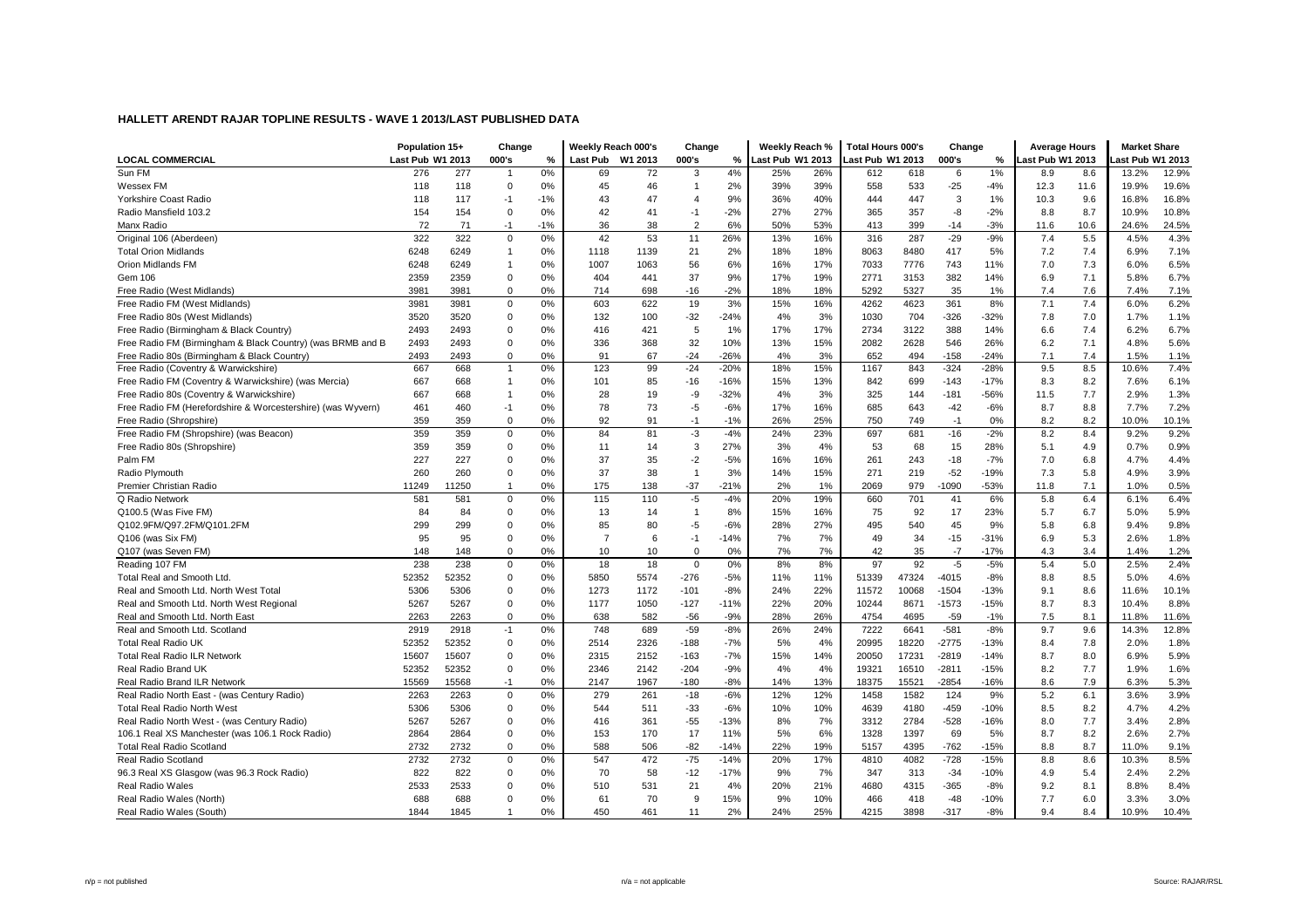|                                                      | Population 15+   |       | Change         |        | Weekly Reach 000's |         | Change         |        | Weekly Reach %   |     | <b>Total Hours 000's</b> |       | Change         |        | <b>Average Hours</b> |      | <b>Market Share</b> |       |
|------------------------------------------------------|------------------|-------|----------------|--------|--------------------|---------|----------------|--------|------------------|-----|--------------------------|-------|----------------|--------|----------------------|------|---------------------|-------|
| <b>LOCAL COMMERCIAL</b>                              | Last Pub W1 2013 |       | 000's          | %      | Last Pub           | W1 2013 | 000's          | ℅      | Last Pub W1 2013 |     | ast Pub W1 2013          |       | 000's          | %      | ast Pub W1 2013      |      | ast Pub W1 2013     |       |
| Real Radio Yorkshire                                 | 2904             | 2903  | $-1$           | 0%     | 397                | 350     | $-47$          | $-12%$ | 14%              | 12% | 4165                     | 2772  | $-1393$        | $-33%$ | 10.5                 | 7.9  | 7.7%                | 5.0%  |
| <b>Total Smooth Radio UK</b>                         | 52352            | 52352 | $\mathbf 0$    | 0%     | 3774               | 3639    | $-135$         | $-4%$  | 7%               | 7%  | 30344                    | 29104 | $-1240$        | $-4%$  | 8.0                  | 8.0  | 3.0%                | 2.8%  |
| Smooth Radio Brand UK                                | 52352            | 52352 | $\mathbf 0$    | 0%     | 3276               | 3139    | $-137$         | $-4%$  | 6%               | 6%  | 25361                    | 24097 | $-1264$        | $-5%$  | 7.7                  | 7.7  | 2.5%                | 2.3%  |
| Smooth Radio Brand ILR Network                       | 26432            | 26432 | $\mathbf 0$    | 0%     | 2727               | 2595    | $-132$         | $-5%$  | 10%              | 10% | 21870                    | 20837 | $-1033$        | $-5%$  | 8.0                  | 8.0  | 4.5%                | 4.2%  |
| Smooth Radio Midlands                                | 5752             | 5752  | $\mathbf 0$    | 0%     | 692                | 675     | $-17$          | $-2%$  | 12%              | 12% | 6377                     | 6717  | 340            | 5%     | 9.2                  | 9.9  | 6.0%                | 6.2%  |
| Smooth Radio East Midlands                           | 2192             | 2192  | $\mathbf 0$    | 0%     | 305                | 298     | $-7$           | $-2%$  | 14%              | 14% | 2450                     | 2315  | $-135$         | $-6%$  | 8.0                  | 7.8  | 5.6%                | 5.4%  |
| Smooth Radio West Midlands                           | 3600             | 3601  | $\overline{1}$ | 0%     | 389                | 381     | -8             | $-2%$  | 11%              | 11% | 3976                     | 4431  | 455            | 11%    | 10.2                 | 11.6 | 6.3%                | 6.6%  |
| Smooth Radio Glasgow                                 | 1900             | 1900  | $\mathbf 0$    | 0%     | 260                | 278     | 18             | 7%     | 14%              | 15% | 2065                     | 2246  | 181            | 9%     | 7.9                  | 8.1  | 6.1%                | 6.7%  |
| Smooth Radio London                                  | 11249            | 11250 |                | 0%     | 514                | 430     | $-84$          | $-16%$ | 5%               | 4%  | 3548                     | 2405  | $-1143$        | $-32%$ | 6.9                  | 5.6  | 1.7%                | 1.1%  |
| Smooth Radio North East                              | 2263             | 2263  | $\mathbf 0$    | 0%     | 439                | 394     | $-45$          | $-10%$ | 19%              | 17% | 3296                     | 3113  | $-183$         | $-6%$  | 7.5                  | 7.9  | 8.2%                | 7.7%  |
| Smooth Radio North West                              | 5267             | 5267  | $\mathbf 0$    | 0%     | 866                | 783     | $-83$          | $-10%$ | 16%              | 15% | 6932                     | 5888  | $-1044$        | $-15%$ | 8.0                  | 7.5  | 7.0%                | 6.0%  |
| 96.2 The Revolution                                  | 518              | 518   | 0              | 0%     | 32                 | 37      | 5              | 16%    | 6%               | 7%  | 212                      | 385   | 173            | 82%    | 6.6                  | 10.3 | 2.1%                | 4.2%  |
| Southend & Chelmsford Radio                          | 488              | 489   |                | 0%     | 52                 | 48      | $-4$           | $-8%$  | 11%              | 10% | 324                      | 392   | 68             | 21%    | 6.2                  | 8.2  | 2.8%                | 3.4%  |
| 107.5 Sovereign Radio                                | 153              | 153   | 0              | 0%     | 23                 | 21      | $-2$           | $-9%$  | 15%              | 14% | 141                      | 108   | $-33$          | $-23%$ | 6.1                  | 5.2  | 4.0%                | 3.1%  |
| Sunrise Group National                               | 52352            | 52352 | $\mathbf 0$    | 0%     | 452                | 480     | 28             | 6%     | 1%               | 1%  | 3413                     | 3368  | $-45$          | $-1%$  | 7.6                  | 7.0  | 0.3%                | 0.3%  |
| Sunrise Group London                                 | 11250            | 11249 | $-1$           | 0%     | 327                | 349     | 22             | 7%     | 3%               | 3%  | 2731                     | 2636  | $-95$          | $-3%$  | 8.3                  | 7.6  | 1.3%                | 1.2%  |
| Buzz Asia 963 & 972AM                                | 11250            | 11249 | $-1$           | 0%     | 88                 | 60      | $-28$          | $-32%$ | 1%               | 1%  | 323                      | 174   | $-149$         | $-46%$ | 3.7                  | 2.9  | 0.2%                | 0.1%  |
| Kismat Radio 1035 (Greater London)                   | 11249            | 11250 | $\overline{1}$ | 0%     | 69                 | 89      | 20             | 29%    | 1%               | 1%  | 451                      | 415   | $-36$          | $-8%$  | 6.6                  | 4.7  | 0.2%                | 0.2%  |
| Sunrise Radio (Greater London)                       | 11249            | 11250 | $\overline{1}$ | 0%     | 227                | 348     | 121            | 53%    | 2%               | 3%  | 1462                     | 2664  | 1202           | 82%    | 6.5                  | 7.6  | 0.7%                | 1.2%  |
| Sunrise Radio National                               | 52352            | 52352 | $\mathbf 0$    | 0%     | 361                | 492     | 131            | 36%    | 1%               | 1%  | 2207                     | 3439  | 1232           | 56%    | 6.1                  | 7.0  | 0.2%                | 0.3%  |
| Time FM 106.6                                        | 298              | 298   | $\mathbf 0$    | 0%     | 27                 | 23      | $-4$           | $-15%$ | 9%               | 8%  | 128                      | 142   | 14             | 11%    | 4.8                  | 6.1  | 2.3%                | 2.6%  |
| <b>Tindle Radio Group</b>                            | 1161             | 136   | $-1025$        | $-88%$ | 318                | 82      | $-236$         | $-74%$ | 27%              | 60% | 2972                     | 976   | $-1996$        | $-67%$ | 9.3                  | 12.0 | 11.3%               | 34.9% |
| Channel 103 FM                                       | 82               | 82    | $\mathbf 0$    | 0%     | 48                 | 49      | $\overline{1}$ | 2%     | 58%              | 60% | 553                      | 562   | 9              | 2%     | 11.6                 | 11.5 | 34.0%               | 33.9% |
| Island FM 104.7                                      | 54               | 54    | $\mathbf 0$    | 0%     | 32                 | 33      | -1             | 3%     | 59%              | 60% | 376                      | 414   | 38             | 10%    | 11.7                 | 12.7 | 34.0%               | 36.4% |
| <b>Total Quidem</b>                                  | 1306             | 1306  | $\mathbf 0$    | 0%     | 156                | 171     | 15             | 10%    | 12%              | 13% | 1255                     | 1359  | 104            | 8%     | 8.1                  | 7.9  | 5.1%                | 5.5%  |
| Oak FM                                               | 315              | 316   | $\overline{1}$ | 0%     | 26                 | 31      | 5              | 19%    | 8%               | 10% | 185                      | 216   | 31             | 17%    | 7.0                  | 7.0  | 3.0%                | 3.5%  |
| <b>Total Touch Radio Network</b>                     | 991              | 991   | $\mathbf 0$    | 0%     | 130                | 140     | 10             | 8%     | 13%              | 14% | 1070                     | 1143  | 73             | 7%     | 8.3                  | 8.1  | 5.8%                | 6.1%  |
| 107.6 Banbury Sound                                  | 83               | 84    | $\overline{1}$ | 1%     | 17                 | 17      | $\mathbf 0$    | 0%     | 20%              | 20% | 133                      | 121   | $-12$          | $-9%$  | 8.0                  | 7.3  | 8.1%                | 7.2%  |
| Rugby FM                                             | 73               | 72    | $-1$           | $-1%$  | 24                 | 25      | $\overline{1}$ | 4%     | 32%              | 35% | 215                      | 202   | $-13$          | $-6%$  | 9.2                  | 8.0  | 13.2%               | 13.2% |
| <b>Touchradio Staffs</b>                             | 250              | 250   | $\mathbf 0$    | 0%     | 29                 | 32      | 3              | 10%    | 11%              | 13% | 232                      | 293   | 61             | 26%    | 8.1                  | 9.0  | 4.5%                | 5.5%  |
| 96.2FM Touchradio - Coventry                         | 293              | 293   | $\mathbf 0$    | 0%     | 19                 | 20      | $\overline{1}$ | 5%     | 6%               | 7%  | 107                      | 94    | $-13$          | $-12%$ | 5.7                  | 4.8  | 2.4%                | 2.1%  |
| 102FM Touchradio - Warks, Worcs, Cotswolds           | 292              | 292   | $\mathbf 0$    | 0%     | 42                 | 46      | 4              | 10%    | 14%              | 16% | 383                      | 433   | 50             | 13%    | 9.1                  | 9.4  | 6.9%                | 7.8%  |
| Town and Country Broadcasting (South and West Wales) | 1689             | 1688  | $-1$           | 0%     | 295                | 301     | 6              | 2%     | 17%              | 18% | 2385                     | 2299  | $-86$          | $-4%$  | 8.1                  | 7.6  | 6.7%                | 6.6%  |
| 106.3 Bridge FM                                      | 123              | 122   | $-1$           | $-1%$  | 35                 | 36      | $\mathbf{1}$   | 3%     | 28%              | 29% | 294                      | 298   | $\overline{4}$ | 1%     | 8.4                  | 8.4  | 11.2%               | 12.0% |
| Radio Carmarthenshire and Scarlet FM                 | 128              | 128   | $\mathbf 0$    | 0%     | 44                 | 46      | $\overline{2}$ | 5%     | 35%              | 36% | 374                      | 383   | 9              | 2%     | 8.4                  | 8.4  | 12.6%               | 12.7% |
| Radio Ceredigion                                     | 81               | 81    | $\mathbf 0$    | 0%     | 19                 | 20      | $\mathbf{1}$   | 5%     | 23%              | 25% | 88                       | 87    | $-1$           | $-1%$  | 4.7                  | 4.3  | 4.7%                | 4.6%  |
| Nation Hits! (was Nation 80s)                        | 459              | 459   | $\Omega$       | 0%     | 42                 | 45      | 3              | 7%     | 9%               | 10% | 259                      | 236   | $-23$          | $-9%$  | 6.1                  | 5.3  | 2.6%                | 2.4%  |
| <b>Nation Radio</b>                                  | 1472             | 1472  | 0              | 0%     | 137                | 124     | $-13$          | $-9%$  | 9%               | 8%  | 769                      | 679   | $-90$          | $-12%$ | 5.6                  | 5.5  | 2.6%                | 2.4%  |
| 102.5 Radio Pembrokeshire                            | 95               | 95    | $\Omega$       | 0%     | 43                 | 42      | $-1$           | $-2%$  | 45%              | 44% | 474                      | 495   | 21             | 4%     | 11.1                 | 11.7 | 18.2%               | 19.1% |
| <b>Total UKRD</b>                                    | 1846             | 1847  | $\overline{1}$ | 0%     | 432                | 407     | $-25$          | $-6%$  | 23%              | 22% | 3527                     | 3236  | $-291$         | $-8%$  | 8.2                  | 8.0  | 8.9%                | 8.1%  |
| The Bee                                              | 411              | 411   | $\mathbf 0$    | 0%     | 37                 | 39      | $\overline{2}$ | 5%     | 9%               | 10% | 314                      | 280   | $-34$          | $-11%$ | 8.5                  | 7.2  | 4.6%                | 4.3%  |
| Pirate FM                                            | 483              | 483   | $\mathbf 0$    | 0%     | 153                | 152     | $-1$           | $-1%$  | 32%              | 31% | 1418                     | 1371  | -47            | $-3%$  | 9.2                  | 9.0  | 11.8%               | 11.2% |
| <b>Total Eagle</b>                                   | 526              | 525   | $-1$           | 0%     | 153                | 153     | $\mathbf 0$    | 0%     | 29%              | 29% | 1179                     | 1142  | $-37$          | $-3%$  | 7.7                  | 7.4  | 10.1%               | 9.4%  |
| Eagle Extra (formerly County Sound 1566MW)           | 526              | 525   | $-1$           | 0%     | 12                 | 16      | $\overline{4}$ | 33%    | 2%               | 3%  | 98                       | 140   | 42             | 43%    | 8.3                  | 8.7  | 0.8%                | 1.2%  |
| 96.4 Eagle Radio                                     | 526              | 525   | $-1$           | 0%     | 145                | 142     | $-3$           | $-2%$  | 27%              | 27% | 1081                     | 1002  | $-79$          | $-7%$  | 7.5                  | 7.1  | 9.3%                | 8.3%  |
| <b>Total UKRD East</b>                               | 427              | 427   | $\mathbf 0$    | 0%     | 80                 | 74      | -6             | $-8%$  | 19%              | 17% | 675                      | 535   | $-140$         | $-21%$ | 8.4                  | 7.2  | 7.0%                | 5.6%  |
| <b>KL.FM 96.7</b>                                    | 150              | 150   | $\mathbf 0$    | 0%     | 50                 | 52      | $\overline{2}$ | 4%     | 33%              | 35% | 458                      | 471   | 13             | 3%     | 9.2                  | 9.0  | 14.1%               | 15.3% |
| Star Radio in Cambridge                              | 277              | 277   | $\Omega$       | 0%     | 24                 | 25      | $\overline{1}$ | 4%     | 9%               | 9%  | 145                      | 104   | $-41$          | $-28%$ | 6.0                  | 4.2  | 2.3%                | 1.7%  |
| UTV Radio (inc. talkSPORT)                           | 52352            | 52352 | $\Omega$       | 0%     | 4318               | 4223    | $-95$          | $-2%$  | 8%               | 8%  | 31465                    | 30537 | $-928$         | $-3%$  | 7.3                  | 7.2  | 3.1%                | 3.0%  |
| UTV Radio (excl. talkSPORT)                          | 6700             | 6725  | 25             | 0%     | 1413               | 1401    | $-12$          | $-1%$  | 21%              | 21% | 12130                    | 11877 | $-253$         | $-2%$  | 8.6                  | 8.5  | 9.4%                | 9.2%  |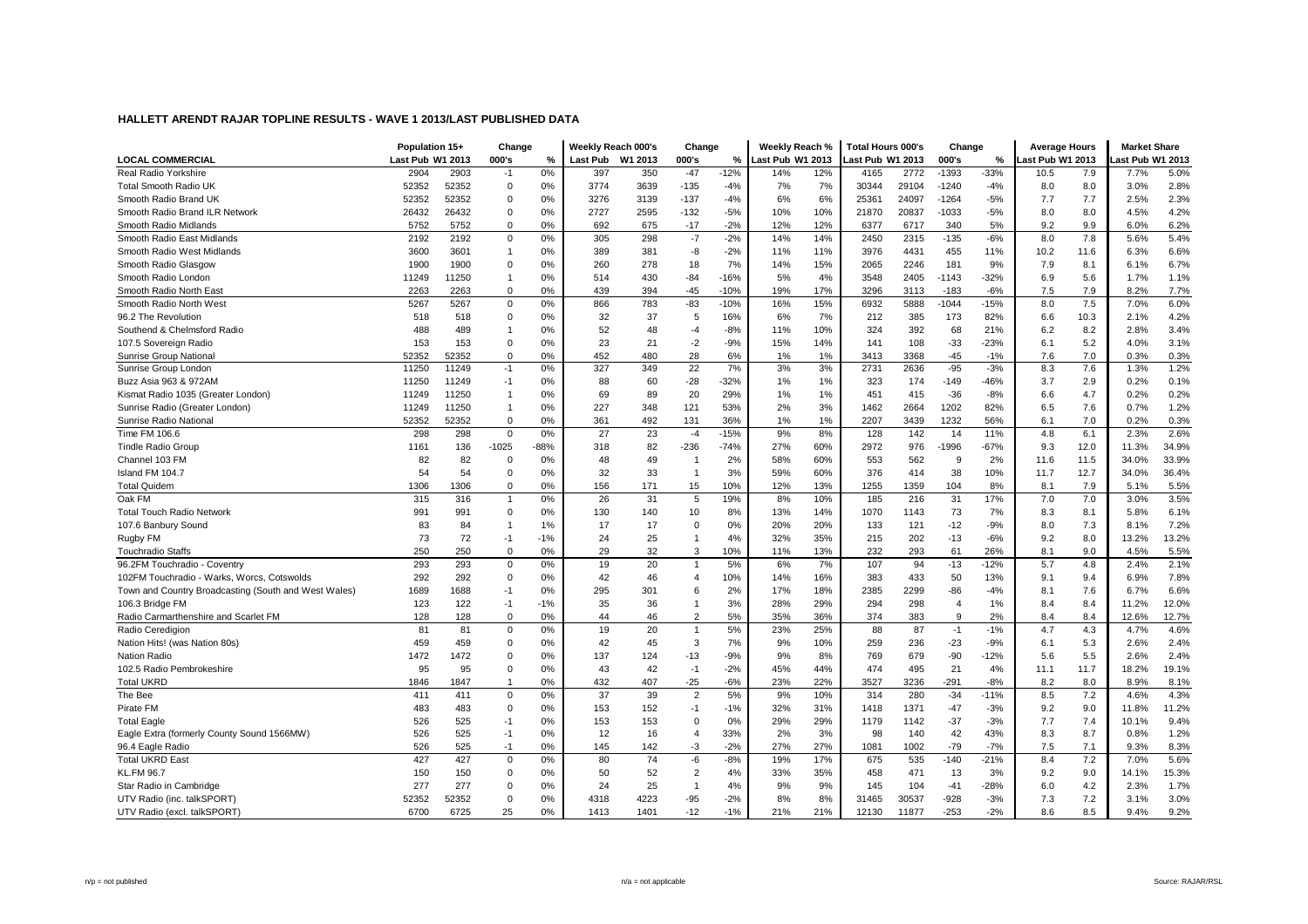|                                      | Population 15+   |      | Change   |       | Weekly Reach 000's |         | Change |        | Weekly Reach %     |     | Total Hours 000's |      | Change |        | <b>Average Hours</b> |      | <b>Market Share</b> |       |
|--------------------------------------|------------------|------|----------|-------|--------------------|---------|--------|--------|--------------------|-----|-------------------|------|--------|--------|----------------------|------|---------------------|-------|
| <b>LOCAL COMMERCIAL</b>              | Last Pub W1 2013 |      | 000's    | %     | Last Pub           | W1 2013 | 000's  |        | % Last Pub W1 2013 |     | Last Pub W1 2013  |      | 000's  | %      | Last Pub W1 2013     |      | Last Pub W1 2013    |       |
| 107.6 Juice FM                       | 1033             | 1034 |          | 0%    | 248                | 221     | $-27$  | $-11%$ | 24%                | 21% | 1649              | 1706 | 57     | 3%     | 6.7                  | 7.7  | 7.5%                | 8.0%  |
| Peak 107 FM                          | 419              | 419  |          | 0%    | 94                 | 91      | $-3$   | $-3%$  | 22%                | 22% | 753               | 708  | -45    | $-6%$  | 8.0                  | 7.8  | 9.1%                | 8.4%  |
| The Pulse/Pulse 2                    | 866              | 867  |          | 0%    | 171                | 164     | $-7$   | $-4%$  | 20%                | 19% | 1071              | 924  | $-147$ | $-14%$ | 6.3                  | 5.6  | 7.3%                | 6.4%  |
| The Pulse                            | 866              | 867  |          | 0%    | 150                | 144     | -6     | $-4%$  | 17%                | 17% | 832               | 743  | -89    | $-11%$ | 5.5                  | 5.1  | 5.6%                | 5.1%  |
| Pulse <sub>2</sub>                   | 866              | 867  |          | 0%    | 58                 | 48      | $-10$  | $-17%$ | 7%                 | 5%  | 239               | 181  | $-58$  | $-24%$ | 4.1                  | 3.8  | 1.6%                | 1.2%  |
| Signal 107 (was 107.7 The Wolf)      | 966              | 991  | 25       | 3%    | 57                 | 53      | $-4$   | $-7%$  | 6%                 | 5%  | 413               | 325  | $-88$  | $-21%$ | 7.2                  | 6.1  | 2.2%                | 1.6%  |
| Signal One & Signal Two              | 775              | 775  |          | 0%    | 286                | 303     | 17     | 6%     | 37%                | 39% | 3450              | 3234 | $-216$ | $-6%$  | 12.1                 | 10.7 | 20.5%               | 19.4% |
| Signal One                           | 775              | 775  |          | 0%    | 254                | 277     | 23     | 9%     | 33%                | 36% | 2673              | 2527 | $-146$ | $-5%$  | 10.5                 | 9.1  | 15.9%               | 15.1% |
| Signal Two                           | 775              | 775  |          | 0%    | 82                 | 68      | $-14$  | $-17%$ | 11%                | 9%  | 778               | 707  | $-71$  | $-9%$  | 9.5                  | 10.4 | 4.6%                | 4.2%  |
| Total Swansea Sound/96.4 FM The Wave | 459              | 459  |          | 0%    | 160                | 164     | 4      | 3%     | 35%                | 36% | 1503              | 1587 | 84     | 6%     | 9.4                  | 9.7  | 15.0%               | 16.0% |
| 96.4 FM The Wave                     | 459              | 459  | $\Omega$ | 0%    | 128                | 133     | 5      | 4%     | 28%                | 29% | 1055              | 1105 | 50     | 5%     | 8.2                  | 8.3  | 10.6%               | 11.2% |
| Swansea Sound - 1170 MW              | 459              | 459  | $\Omega$ | 0%    | 51                 | 50      | $-1$   | $-2%$  | 11%                | 11% | 448               | 482  | 34     | 8%     | 8.7                  | 9.6  | 4.5%                | 4.9%  |
| U105                                 | 872              | 872  |          | 0%    | 200                | 204     |        | 2%     | 23%                | 23% | 2155              | 2049 | $-106$ | $-5%$  | 10.8                 | 10.0 | 14.1%               | 13.6% |
| Radio Wave 96.5 FM                   | 237              | 237  |          | 0%    | 67                 | 66      | $-1$   | $-1%$  | 28%                | 28% | 658               | 640  | -18    | $-3%$  | 9.8                  | 9.6  | 14.7%               | 13.8% |
| 102.4 Wish/107.2 Wire/107.4 Tower FM | 1120             | 1120 | $\Omega$ | $0\%$ | 162                | 156     | -6     | $-4%$  | 14%                | 14% | 856               | 737  | $-119$ | $-14%$ | 5.3                  | 4.7  | 4.4%                | 3.8%  |
| 107.4 Tower FM                       | 434              | 434  |          | 0%    | 49                 | 50      |        | 2%     | 11%                | 11% | 342               | 280  | $-62$  | $-18%$ | 7.0                  | 5.6  | 4.3%                | 3.7%  |
| 107.2 Wire FM                        | 279              | 278  | -1       | 0%    | 50                 | 42      | -8     | $-16%$ | 18%                | 15% | 246               | 164  | $-82$  | $-33%$ | 4.9                  | 3.9  | 4.9%                | 3.3%  |
| 102.4 Wish FM                        | 466              | 466  |          | 0%    | 63                 | 65      |        | 3%     | 13%                | 14% | 268               | 293  | 25     | 9%     | 4.3                  | 4.5  | 3.6%                | 3.7%  |
| Wave 102 FM                          | 156              | 157  |          | 1%    | 28                 | 29      |        | 4%     | 18%                | 19% | 253               | 240  | $-13$  | $-5%$  | 9.1                  | 8.3  | 7.9%                | 7.2%  |
| Yorkshire Radio                      | 4553             | 4553 |          | 0%    | 113                | 99      | $-14$  | $-12%$ | 2%                 | 2%  | 555               | 411  | $-144$ | $-26%$ | 4.9                  | 4.1  | 0.6%                | 0.5%  |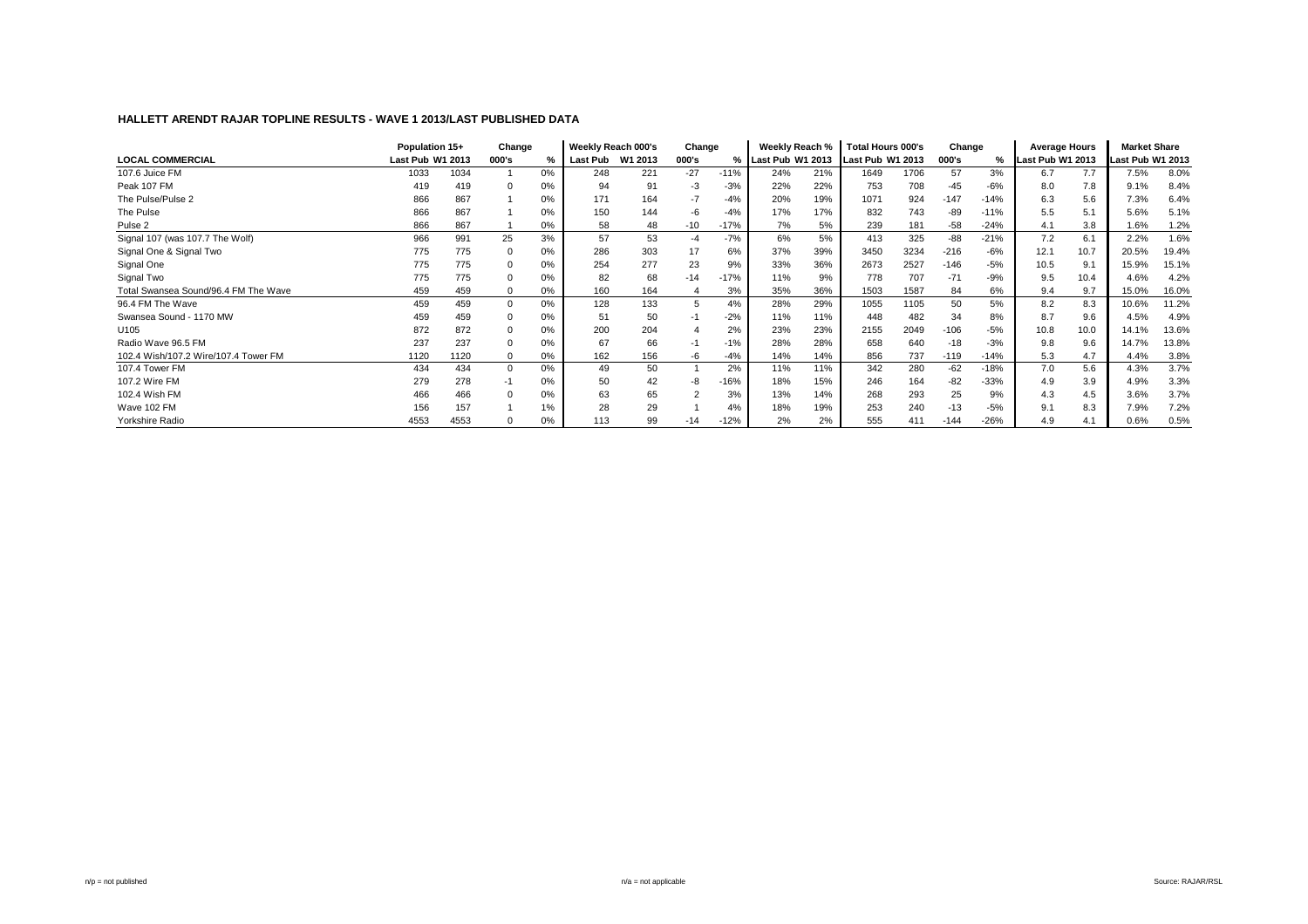|                                      | Population 15+   |       | Change         |               | Weekly Reach 000's |         | Change         |        | Weekly Reach %   |     | <b>Total Hours 000's</b> |       | Change         |        | <b>Average Hours</b> |      | <b>Market Share</b> |       |
|--------------------------------------|------------------|-------|----------------|---------------|--------------------|---------|----------------|--------|------------------|-----|--------------------------|-------|----------------|--------|----------------------|------|---------------------|-------|
| <b>LOCAL COMMERCIAL</b>              | Last Pub W1 2013 |       | 000's          | $\frac{0}{2}$ | <b>Last Pub</b>    | W1 2013 | 000's          | %      | Last Pub W1 2013 |     | Last Pub W1 2013         |       | 000's          | %      | ast Pub W1 2013      |      | ast Pub W1 2013-    |       |
| <b>BBC Local Radio in England</b>    | 42296            | 42296 | $\mathbf 0$    | 0%            | 6935               | 7134    | 199            | 3%     | 16%              | 17% | 63137                    | 69849 | 6712           | 11%    | 9.1                  | 9.8  | 7.5%                | 8.3%  |
| <b>BBC Radio Berkshire</b>           | 824              | 824   | $\mathbf 0$    | 0%            | 135                | 134     | $-1$           | $-1%$  | 16%              | 16% | 869                      | 906   | 37             | 4%     | 6.4                  | 6.8  | 6.1%                | 6.0%  |
| <b>BBC Radio Bristol</b>             | 925              | 925   | $\Omega$       | 0%            | 150                | 141     | -9             | $-6%$  | 16%              | 15% | 1294                     | 1258  | $-36$          | $-3%$  | 8.7                  | 8.9  | 6.8%                | 6.5%  |
| <b>BBC Radio Cambridgeshire</b>      | 723              | 723   | $\mathbf 0$    | 0%            | 116                | 122     | 6              | 5%     | 16%              | 17% | 1035                     | 962   | $-73$          | $-7%$  | 8.9                  | 7.9  | 6.8%                | 6.2%  |
| <b>BBC Radio Cornwall</b>            | 458              | 458   | $\Omega$       | 0%            | 152                | 175     | 23             | 15%    | 33%              | 38% | 1864                     | 2035  | 171            | 9%     | 12.2                 | 11.6 | 16.1%               | 17.5% |
| <b>BBC Coventry and Warwickshire</b> | 676              | 676   | $\mathbf 0$    | 0%            | 73                 | 83      | 10             | 14%    | 11%              | 12% | 670                      | 759   | 89             | 13%    | 9.1                  | 9.1  | 6.1%                | 6.5%  |
| <b>BBC Radio Cumbria</b>             | 405              | 405   | $\mathbf 0$    | 0%            | 107                | 132     | 25             | 23%    | 26%              | 33% | 838                      | 1172  | 334            | 40%    | 7.8                  | 8.9  | 11.8%               | 14.3% |
| <b>BBC Radio Derby</b>               | 642              | 641   | $-1$           | 0%            | 147                | 139     | -8             | $-5%$  | 23%              | 22% | 1175                     | 916   | $-259$         | $-22%$ | 8.0                  | 6.6  | 8.5%                | 6.7%  |
| <b>BBC Radio Devon</b>               | 980              | 980   | $\Omega$       | 0%            | 225                | 245     | 20             | 9%     | 23%              | 25% | 2106                     | 2672  | 566            | 27%    | 9.3                  | 10.9 | 10.0%               | 11.8% |
| <b>BBC Essex</b>                     | 1305             | 1304  | $-1$           | 0%            | 247                | 239     | -8             | $-3%$  | 19%              | 18% | 2899                     | 2921  | 22             | 1%     | 11.7                 | 12.2 | 9.7%                | 9.7%  |
| <b>BBC Radio Gloucestershire</b>     | 492              | 492   | $\mathbf 0$    | 0%            | 112                | 120     | 8              | 7%     | 23%              | 24% | 1258                     | 1288  | 30             | 2%     | 11.2                 | 10.7 | 11.1%               | 11.6% |
| <b>BBC Hereford &amp; Worcester</b>  | 493              | 493   | $\mathbf 0$    | 0%            | 94                 | 98      | 4              | 4%     | 19%              | 20% | 874                      | 980   | 106            | 12%    | 9.3                  | 10.0 | 9.3%                | 10.4% |
| <b>BBC Radio Humberside</b>          | 776              | 777   |                | 0%            | 237                | 204     | $-33$          | $-14%$ | 30%              | 26% | 1892                     | 1875  | $-17$          | $-1%$  | 8.0                  | 9.2  | 13.6%               | 12.7% |
| <b>BBC Radio Kent</b>                | 1410             | 1411  |                | 0%            | 271                | 246     | $-25$          | $-9%$  | 19%              | 17% | 2900                     | 2836  | $-64$          | $-2%$  | 10.7                 | 11.5 | 8.3%                | 8.0%  |
| <b>BBC Radio Lancashire</b>          | 1174             | 1174  | $\mathbf 0$    | 0%            | 203                | 193     | $-10$          | $-5%$  | 17%              | 16% | 1759                     | 1919  | 160            | 9%     | 8.7                  | 9.9  | 8.4%                | 8.8%  |
| <b>BBC Radio Leeds</b>               | 1670             | 1671  | $\overline{1}$ | 0%            | 205                | 232     | 27             | 13%    | 12%              | 14% | 1259                     | 1416  | 157            | 12%    | 6.1                  | 6.1  | 4.2%                | 4.7%  |
| <b>BBC Radio Leicester</b>           | 816              | 816   | $\mathbf 0$    | 0%            | 172                | 166     | $-6$           | $-3%$  | 21%              | 20% | 1337                     | 1438  | 101            | 8%     | 7.8                  | 8.7  | 8.3%                | 9.3%  |
| <b>BBC Radio Lincolnshire</b>        | 539              | 539   | $\Omega$       | 0%            | 104                | 105     | $\overline{1}$ | 1%     | 19%              | 19% | 1568                     | 1575  | $\overline{7}$ | 0%     | 15.1                 | 15.1 | 12.9%               | 12.3% |
| BBC London 94.9                      | 11249            | 11250 |                | 0%            | 424                | 395     | $-29$          | $-7%$  | 4%               | 4%  | 2110                     | 2691  | 581            | 28%    | 5.0                  | 6.8  | 1.0%                | 1.3%  |
| <b>BBC Radio Manchester</b>          | 2169             | 2170  | $\overline{1}$ | 0%            | 208                | 199     | -9             | $-4%$  | 10%              | 9%  | 1265                     | 1068  | $-197$         | $-16%$ | 6.1                  | 5.4  | 3.2%                | 2.7%  |
| <b>BBC Radio Merseyside</b>          | 1624             | 1624  | $\mathbf 0$    | 0%            | 323                | 339     | 16             | 5%     | 20%              | 21% | 4228                     | 5191  | 963            | 23%    | 13.1                 | 15.3 | 13.0%               | 16.0% |
| <b>BBC Radio Newcastle</b>           | 1453             | 1454  |                | 0%            | 335                | 323     | $-12$          | $-4%$  | 23%              | 22% | 2772                     | 2168  | $-604$         | $-22%$ | 8.3                  | 6.7  | 10.7%               | 8.3%  |
| <b>BBC Radio Norfolk</b>             | 780              | 780   | $\Omega$       | 0%            | 191                | 221     | 30             | 16%    | 25%              | 28% | 2265                     | 2470  | 205            | 9%     | 11.8                 | 11.2 | 12.7%               | 14.2% |
| <b>BBC Radio Northampton</b>         | 481              | 481   | $\mathbf 0$    | 0%            | 105                | 110     | 5              | 5%     | 22%              | 23% | 1195                     | 1248  | 53             | 4%     | 11.3                 | 11.3 | 12.5%               | 12.7% |
| <b>BBC Radio Nottingham</b>          | 804              | 804   | $\Omega$       | 0%            | 181                | 196     | 15             | 8%     | 22%              | 24% | 1949                     | 2107  | 158            | 8%     | 10.8                 | 10.8 | 12.3%               | 13.3% |
| BBC Oxford 95.2FM                    | 520              | 520   | $\mathbf 0$    | 0%            | 81                 | 82      | $\mathbf{1}$   | 1%     | 16%              | 16% | 984                      | 1068  | 84             | 9%     | 12.1                 | 13.1 | 9.5%                | 10.0% |
| <b>BBC Radio Sheffield</b>           | 1284             | 1285  |                | 0%            | 249                | 256     | $\overline{7}$ | 3%     | 19%              | 20% | 1826                     | 2090  | 264            | 14%    | 7.3                  | 8.2  | 7.1%                | 7.7%  |
| <b>BBC Radio Shropshire</b>          | 379              | 380   |                | 0%            | 110                | 110     | $\mathbf 0$    | 0%     | 29%              | 29% | 1156                     | 1154  | $-2$           | 0%     | 10.5                 | 10.5 | 14.5%               | 14.1% |
| <b>Total BBC Radio Solent</b>        | 1738             | 1738  | $\mathbf 0$    | 0%            | 285                | 279     | $-6$           | $-2%$  | 16%              | 16% | 2818                     | 2811  | $-7$           | 0%     | 9.9                  | 10.1 | 7.3%                | 7.4%  |
| <b>BBC</b> Somerset                  | 438              | 438   | $\mathbf 0$    | 0%            | 68                 | 70      | $\overline{2}$ | 3%     | 16%              | 16% | 625                      | 725   | 100            | 16%    | 9.2                  | 10.4 | 6.3%                | 7.5%  |
| <b>BBC Radio Stoke</b>               | 599              | 599   | $\mathbf 0$    | 0%            | 141                | 151     | 10             | 7%     | 24%              | 25% | 1385                     | 1695  | 310            | 22%    | 9.8                  | 11.3 | 10.8%               | 12.8% |
| <b>BBC Radio Suffolk</b>             | 538              | 539   | $\overline{1}$ | 0%            | 124                | 130     | 6              | 5%     | 23%              | 24% | 1391                     | 1399  | 8              | 1%     | 11.2                 | 10.8 | 11.5%               | 11.6% |
| <b>BBC Sussex and BBC Surrey</b>     | 2502             | 2502  | $\Omega$       | 0%            | 251                | 249     | $-2$           | $-1%$  | 10%              | 10% | 2061                     | 2332  | 271            | 13%    | 8.2                  | 9.4  | 3.6%                | 4.0%  |
| <b>BBC Radio Tees</b>                | 791              | 792   | $\overline{1}$ | 0%            | 115                | 144     | 29             | 25%    | 15%              | 18% | 855                      | 1205  | 350            | 41%    | 7.4                  | 8.4  | 6.3%                | 8.8%  |
| <b>BBC Three Counties Radio</b>      | 1313             | 1313  | $\mathbf 0$    | 0%            | 143                | 174     | 31             | 22%    | 11%              | 13% | 977                      | 1064  | 87             | 9%     | 6.8                  | 6.1  | 3.7%                | 4.1%  |
| BBC WM (Birmingham & Black Country)  | 2280             | 2280  | $\mathbf 0$    | 0%            | 220                | 237     | 17             | 8%     | 10%              | 10% | 2035                     | 2246  | 211            | 10%    | 9.2                  | 9.5  | 5.2%                | 5.3%  |
| <b>BBC Radio Wiltshire/Swindon</b>   | 553              | 554   | $\overline{1}$ | 0%            | 97                 | 100     | 3              | 3%     | 17%              | 18% | 706                      | 902   | 196            | 28%    | 7.3                  | 9.1  | 6.1%                | 7.5%  |
| <b>BBC Radio York</b>                | 537              | 537   | $\Omega$       | 0%            | 93                 | 85      | -8             | $-9%$  | 17%              | 16% | 698                      | 638   | -60            | $-9%$  | 7.5                  | 7.5  | 6.3%                | 5.8%  |
| <b>BBC Radio Guernsey</b>            | 54               | 54    | $\Omega$       | 0%            | 22                 | 21      | $-1$           | $-5%$  | 41%              | 39% | 259                      | 255   | $-4$           | $-2%$  | 11.7                 | 12.0 | 23.4%               | 22.4% |
| <b>BBC Radio Jersey</b>              | 82               | 82    | $\Omega$       | 0%            | 28                 | 29      | $\overline{1}$ | 4%     | 34%              | 36% | 300                      | 302   | 2              | 1%     | 10.9                 | 10.3 | 18.4%               | 18.2% |